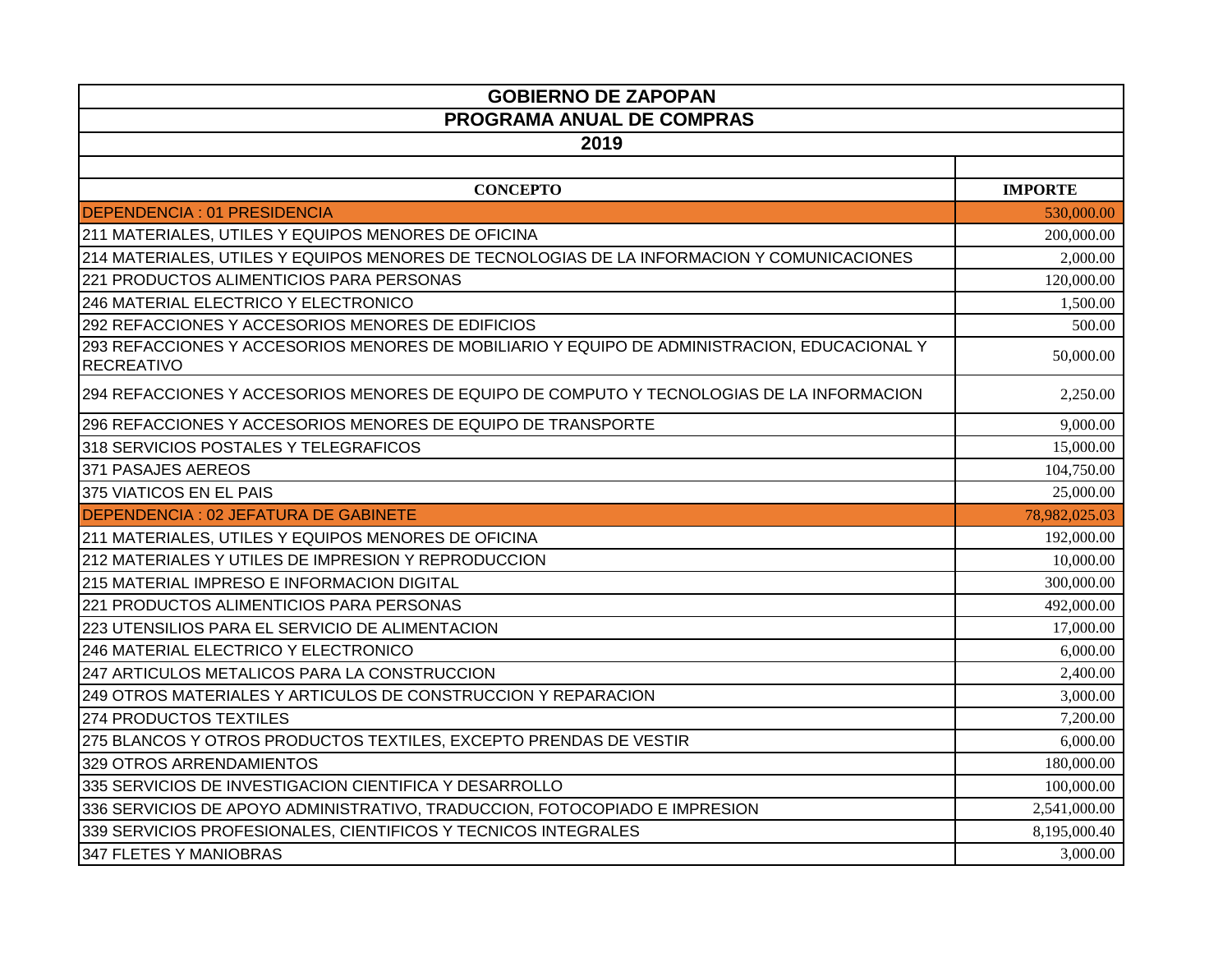| 351 CONSERVACION Y MANTENIMIENTO MENOR DE INMUEBLES                                         | 85,000.00     |
|---------------------------------------------------------------------------------------------|---------------|
| 361 DIFUSION POR RADIO, TELEVISION Y OTROS MEDIOS DE MENSAJES SOBRE PROGRAMAS Y ACTIVIDADES | 36,000,000.00 |
| <b>GUBERNAMENTALES</b>                                                                      |               |
| 363 SERVICIOS DE CREATIVIDAD, PREPRODUCCION Y PRODUCCION DE PUBLICIDAD, EXCEPTO INTERNET    | 7,200,000.00  |
| 364 SERVICIOS DE REVELADO DE FOTOGRAFIAS                                                    | 25,000.00     |
| 366 SERVICIO DE CREACION Y DIFUSION DE CONTENIDO EXCLUSIVAMENTE A TRAVES DE INTERNET        | 8,360,000.00  |
| 369 OTROS SERVICIOS DE INFORMACION                                                          | 278,400.00    |
| 371 PASAJES AEREOS                                                                          | 50,000.00     |
| 375 VIATICOS EN EL PAIS                                                                     | 50,000.00     |
| 381 GASTOS DE CEREMONIAL                                                                    | 144,000.00    |
| 382 GASTOS DE ORDEN SOCIAL Y CULTURAL                                                       | 13,965,828.63 |
| 511 MUEBLES DE OFICINA Y ESTANTERIA                                                         | 15,000.00     |
| 512 MUEBLES, EXCEPTO DE OFICINA Y ESTANTERIA                                                | 25,200.00     |
| 515 EQUIPO DE COMPUTO Y DE TECNOLOGIAS DE LA INFORMACION                                    | 588,996.00    |
| 519 OTROS MOBILIARIOS Y EQUIPOS DE ADMINISTRACION                                           | 40,000.00     |
| 523 CAMARAS FOTOGRAFICAS Y DE VIDEO                                                         | 100,000.00    |
| DEPENDENCIA : 03 COMISARIA GENERAL DE SEGURIDAD PUBLICA                                     | 62,291,884.34 |
| 211 MATERIALES, UTILES Y EQUIPOS MENORES DE OFICINA                                         | 882,000.00    |
| 214 MATERIALES, UTILES Y EQUIPOS MENORES DE TECNOLOGIAS DE LA INFORMACION Y COMUNICACIONES  | 18,000.00     |
| 215 MATERIAL IMPRESO E INFORMACION DIGITAL                                                  | 560,000.00    |
| 216 MATERIAL DE LIMPIEZA                                                                    | 781,000.00    |
| 217 MATERIALES Y UTILES DE ENSEÑANZA                                                        | 10,000.00     |
| 222 PRODUCTOS ALIMENTICIOS PARA ANIMALES                                                    | 2,500,000.00  |
| 241 PRODUCTOS MINERALES NO METALICOS                                                        | 27,000.00     |
| 242 CEMENTO Y PRODUCTOS DE CONCRETO                                                         | 7,000.00      |
| 243 CAL, YESO Y PRODUCTOS DE YESO                                                           | 5,000.00      |
| 244 MADERA Y PRODUCTOS DE MADERA                                                            | 3,000.00      |
| 245 VIDRIO Y PRODUCTOS DE VIDRIO                                                            | 4,000.00      |
| 246 MATERIAL ELECTRICO Y ELECTRONICO                                                        | 120,000.00    |
| 247 ARTICULOS METALICOS PARA LA CONSTRUCCION                                                | 35,000.00     |
| 249 OTROS MATERIALES Y ARTICULOS DE CONSTRUCCION Y REPARACION                               | 171,000.00    |
| 253 MEDICINAS Y PRODUCTOS FARMACEUTICOS                                                     | 576,000.00    |
| 254 MATERIALES, ACCESORIOS Y SUMINISTROS MEDICOS                                            | 180,000.00    |
| 255 MATERIALES, ACCESORIOS Y SUMINISTROS DE LABORATORIO                                     | 170,000.00    |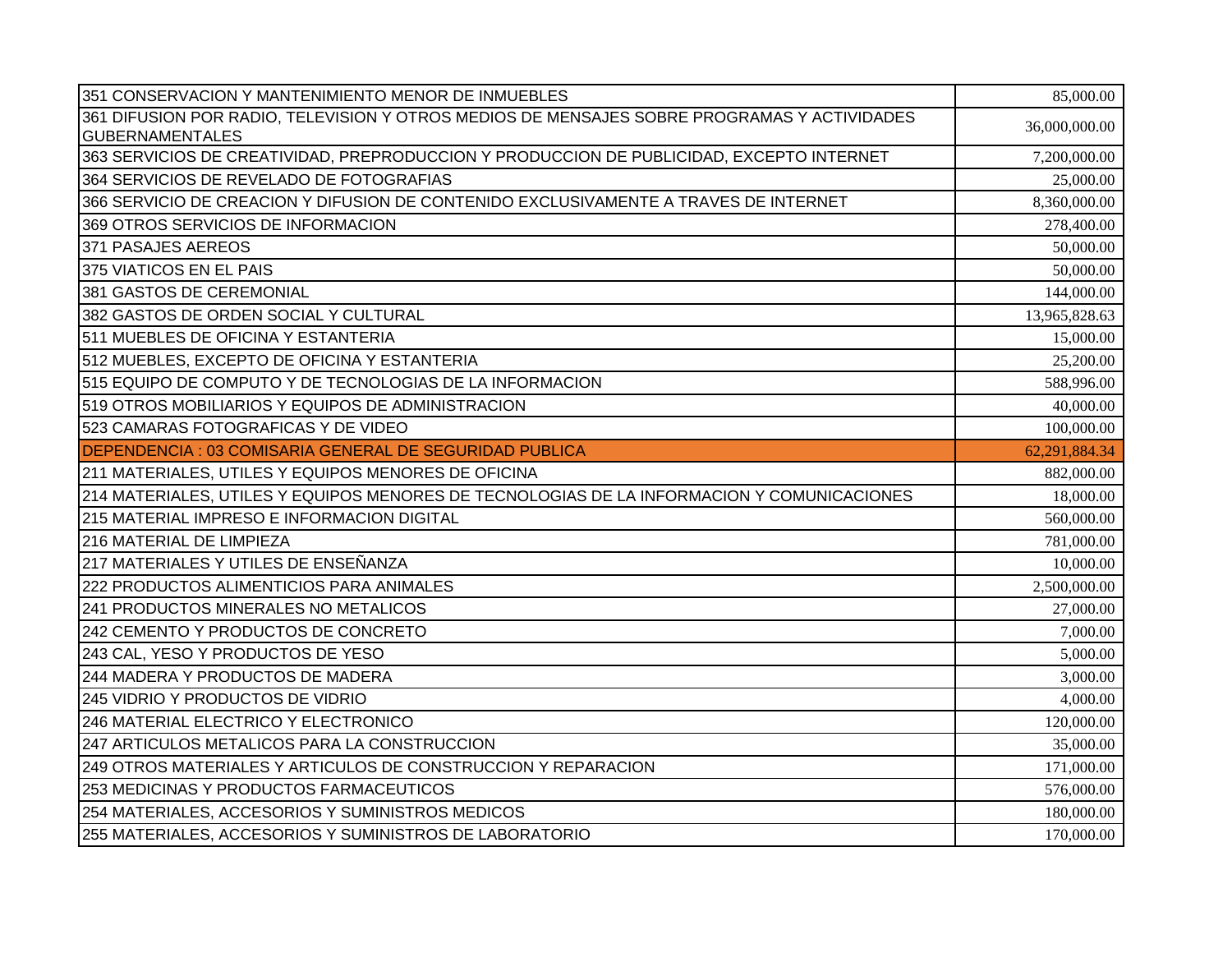| 256 FIBRAS SINTETICAS, HULES, PLASTICOS Y DERIVADOS                                                                      | 30,000.00     |
|--------------------------------------------------------------------------------------------------------------------------|---------------|
| 261 COMBUSTIBLES, LUBRICANTES Y ADITIVOS                                                                                 | 886,000.00    |
| 272 PRENDAS DE SEGURIDAD Y PROTECCION PERSONAL                                                                           | 180,000.00    |
| 273 ARTICULOS DEPORTIVOS                                                                                                 | 101,000.00    |
| 283 PRENDAS DE PROTECCION PARA SEGURIDAD PUBLICA Y NACIONAL                                                              | 500,000.00    |
| <b>291 HERRAMIENTAS MENORES</b>                                                                                          | 187,000.00    |
| 292 REFACCIONES Y ACCESORIOS MENORES DE EDIFICIOS                                                                        | 47,000.00     |
| 293 REFACCIONES Y ACCESORIOS MENORES DE MOBILIARIO Y EQUIPO DE ADMINISTRACION, EDUCACIONAL Y<br><b>RECREATIVO</b>        | 90,000.00     |
| 294 REFACCIONES Y ACCESORIOS MENORES DE EQUIPO DE COMPUTO Y TECNOLOGIAS DE LA INFORMACION                                | 25,000.00     |
| 298 REFACCIONES Y ACCESORIOS MENORES DE MAQUINARIA Y OTROS EQUIPOS                                                       | 5,000.00      |
| 316 SERVICIOS DE TELECOMUNICACIONES Y SATELITES                                                                          | 1,908,000.00  |
| 317 SERVICIOS DE ACCESO DE INTERNET, REDES Y PROCESAMIENTO DE INFORMACION                                                | 950,000.00    |
| 318 SERVICIOS POSTALES Y TELEGRAFICOS                                                                                    | 30,000.00     |
| 325 ARRENDAMIENTO DE EQUIPO DE TRANSPORTE                                                                                | 20,150,684.34 |
| 334 SERVICIOS DE CAPACITACION                                                                                            | 1,970,000.00  |
| 335 SERVICIOS DE INVESTIGACION CIENTIFICA Y DESARROLLO                                                                   | 96,000.00     |
| 336 SERVICIOS DE APOYO ADMINISTRATIVO, TRADUCCION, FOTOCOPIADO E IMPRESION                                               | 60,000.00     |
| 338 SERVICIOS DE VIGILANCIA                                                                                              | 300,000.00    |
| 347 FLETES Y MANIOBRAS                                                                                                   | 40,000.00     |
| 352 INSTALACION, REPARACION Y MANTENIMIENTO DE MOBILIARIO Y EQUIPO DE ADMINISTRACION,<br><b>EDUCACIONAL Y RECREATIVO</b> | 400,000.00    |
| 355 REPARACION Y MANTENIMIENTO DE EQUIPO DE TRANSPORTE                                                                   | 6,700,000.00  |
| 371 PASAJES AEREOS                                                                                                       | 390,000.00    |
| 372 PASAJES TERRESTRES                                                                                                   | 85,000.00     |
| 375 VIATICOS EN EL PAIS                                                                                                  | 300,000.00    |
| 376 VIATICOS EN EL EXTRANJERO                                                                                            | 120,000.00    |
| 382 GASTOS DE ORDEN SOCIAL Y CULTURAL                                                                                    | 286,000.00    |
| 392 IMPUESTOS Y DERECHOS                                                                                                 | 37,000.00     |
| 511 MUEBLES DE OFICINA Y ESTANTERIA                                                                                      | 3,000,000.00  |
| 512 MUEBLES, EXCEPTO DE OFICINA Y ESTANTERIA                                                                             | 230,000.00    |
| 515 EQUIPO DE COMPUTO Y DE TECNOLOGIAS DE LA INFORMACION                                                                 | 6,037,000.00  |
| 519 OTROS MOBILIARIOS Y EQUIPOS DE ADMINISTRACION                                                                        | 322,000.00    |
| 523 CAMARAS FOTOGRAFICAS Y DE VIDEO                                                                                      | 73,000.00     |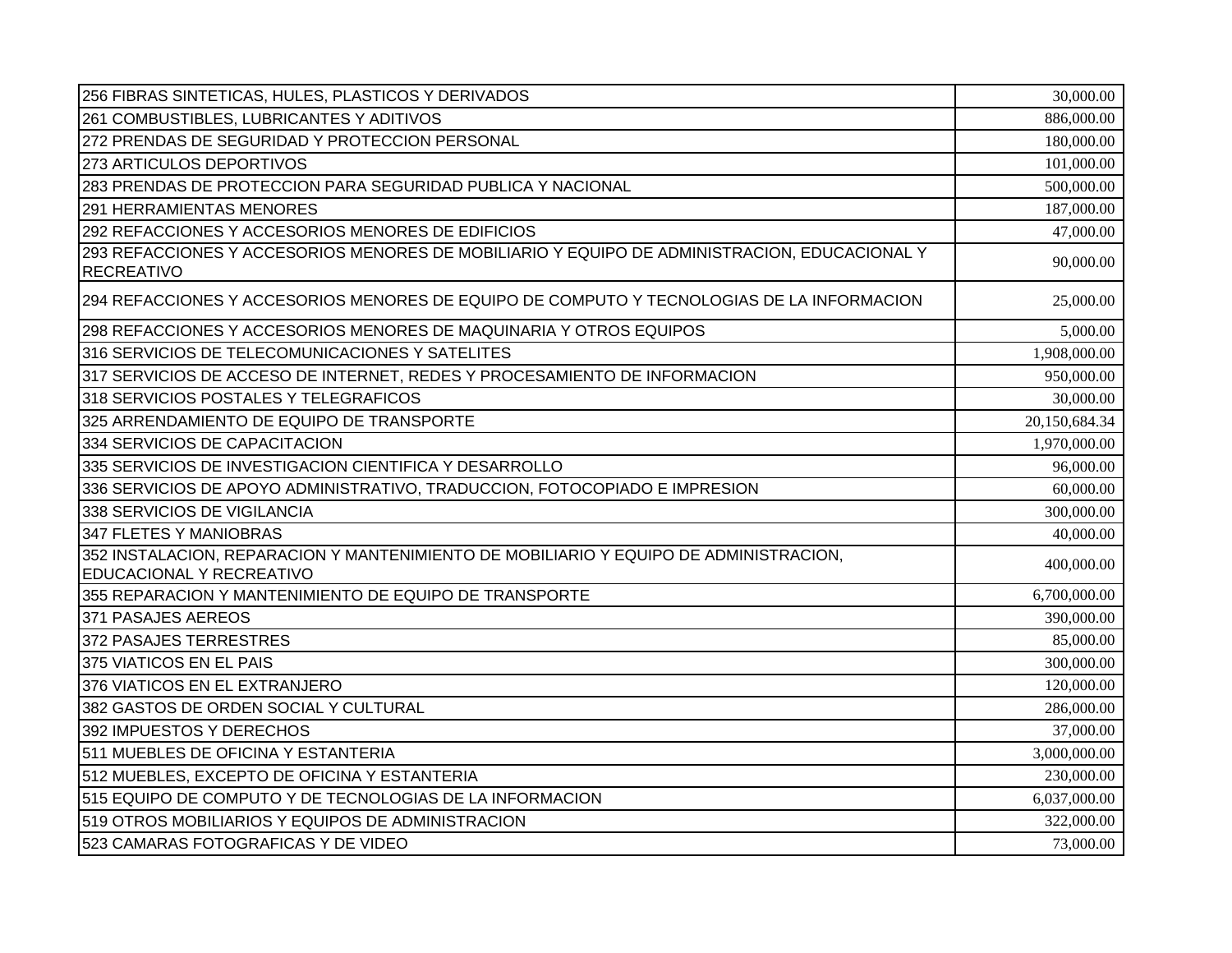| 529 OTRO MOBILIARIO Y EQUIPO EDUCACIONAL Y RECREATIVO                                     | 69,000.00    |
|-------------------------------------------------------------------------------------------|--------------|
| 531 EQUIPO MEDICO Y DE LABORATORIO                                                        | 358,000.00   |
| 549 OTROS EQUIPOS DE TRANSPORTE                                                           | 72,000.00    |
| 551 EQUIPO DE DEFENSA Y SEGURIDAD                                                         | 9,380,000.00 |
| 561 MAQUINARIA Y EQUIPO AGROPECUARIO                                                      | 35,600.00    |
| 562 MAQUINARIA Y EQUIPO INDUSTRIAL                                                        | 28,600.00    |
| 563 MAQUINARIA Y EQUIPO DE CONSTRUCCION                                                   | 44,000.00    |
| 564 SISTEMAS DE AIRE ACONDICIONADO, CALEFACCION Y DE REFRIGERACION INDUSTRIAL Y COMERCIAL | 12,000.00    |
| 567 HERRAMIENTAS Y MAQUINAS¿HERRAMIENTA                                                   | 33,000.00    |
| 577 ESPECIES MENORES Y DE ZOOLOGICO                                                       | 675,000.00   |
| <b>DEPENDENCIA: 04 SINDICATURA DEL AYUNTAMIENTO</b>                                       | 9,327,500.00 |
| 211 MATERIALES, UTILES Y EQUIPOS MENORES DE OFICINA                                       | 500,000.00   |
| 212 MATERIALES Y UTILES DE IMPRESION Y REPRODUCCION                                       | 5,000.00     |
| 215 MATERIAL IMPRESO E INFORMACION DIGITAL                                                | 50,000.00    |
| 216 MATERIAL DE LIMPIEZA                                                                  | 75,000.00    |
| 217 MATERIALES Y UTILES DE ENSEÑANZA                                                      | 1,500.00     |
| 221 PRODUCTOS ALIMENTICIOS PARA PERSONAS                                                  | 300,000.00   |
| 223 UTENSILIOS PARA EL SERVICIO DE ALIMENTACION                                           | 50,000.00    |
| 254 MATERIALES, ACCESORIOS Y SUMINISTROS MEDICOS                                          | 10,000.00    |
| 271 VESTUARIO Y UNIFORMES                                                                 | 100,000.00   |
| 274 PRODUCTOS TEXTILES                                                                    | 5,000.00     |
| 275 BLANCOS Y OTROS PRODUCTOS TEXTILES, EXCEPTO PRENDAS DE VESTIR                         | 80,000.00    |
| 291 HERRAMIENTAS MENORES                                                                  | 5,000.00     |
| 292 REFACCIONES Y ACCESORIOS MENORES DE EDIFICIOS                                         | 2,000.00     |
| 318 SERVICIOS POSTALES Y TELEGRAFICOS                                                     | 2,000.00     |
| 331 SERVICIOS LEGALES, DE CONTABILIDAD, AUDITORIA Y RELACIONADOS                          | 6,500,000.00 |
| 334 SERVICIOS DE CAPACITACION                                                             | 100,000.00   |
| 336 SERVICIOS DE APOYO ADMINISTRATIVO, TRADUCCION, FOTOCOPIADO E IMPRESION                | 100,000.00   |
| 372 PASAJES TERRESTRES                                                                    | 3,000.00     |
| 394 SENTENCIAS Y RESOLUCIONES POR AUTORIDAD COMPETENTE                                    | 500,000.00   |
| 395 PENAS, MULTAS, ACCESORIOS Y ACTUALIZACIONES                                           | 180,000.00   |
| 396 OTROS GASTOS POR RESPONSABILIDADES                                                    | 600,000.00   |
| 512 MUEBLES, EXCEPTO DE OFICINA Y ESTANTERIA                                              | 40,000.00    |
| 519 OTROS MOBILIARIOS Y EQUIPOS DE ADMINISTRACION                                         | 100,000.00   |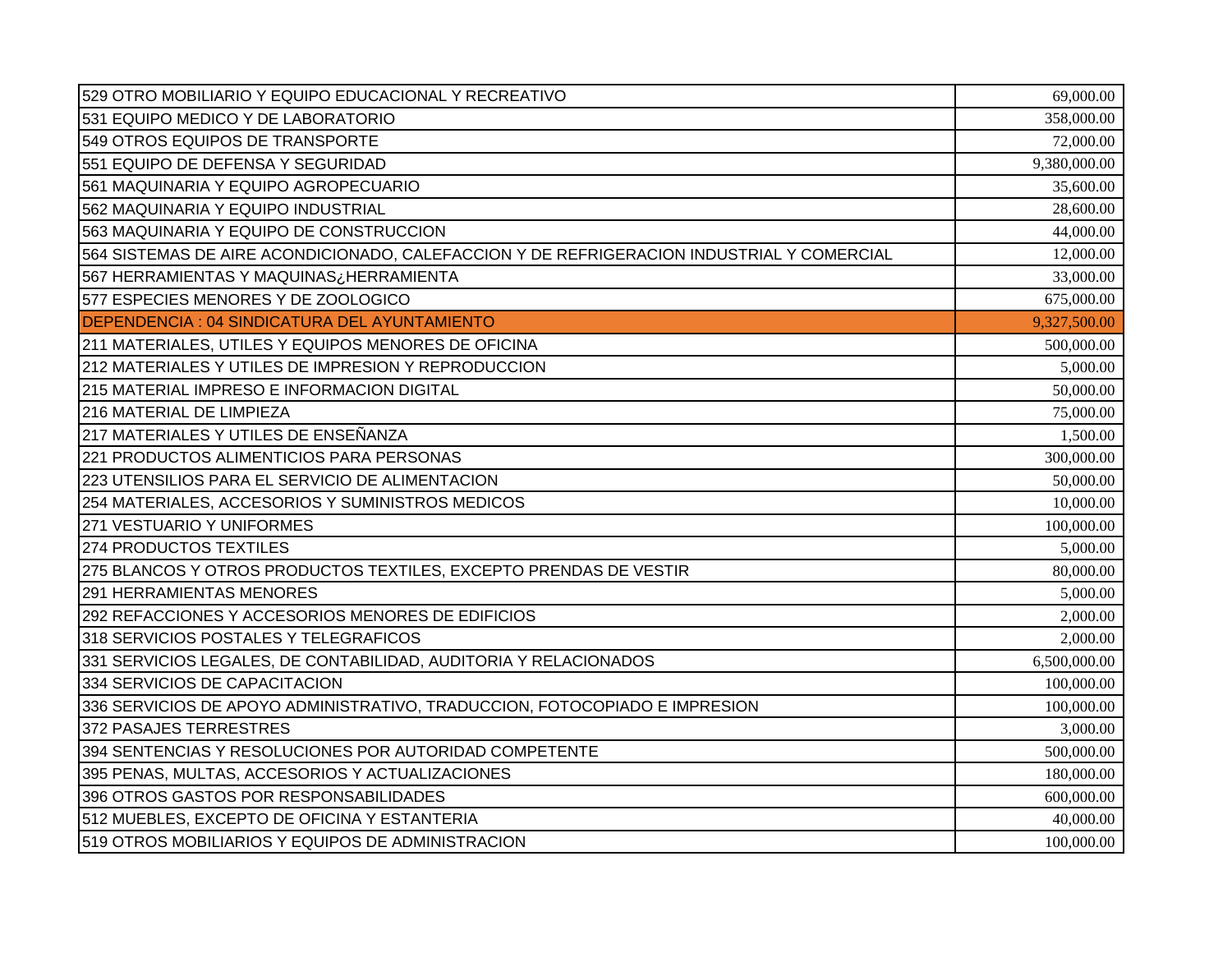| 531 EQUIPO MEDICO Y DE LABORATORIO                                                         | 5,000.00         |
|--------------------------------------------------------------------------------------------|------------------|
| 532 INSTRUMENTAL MEDICO Y DE LABORATORIO                                                   | 1,000.00         |
| 551 EQUIPO DE DEFENSA Y SEGURIDAD                                                          | 8,000.00         |
| 567 HERRAMIENTAS Y MAQUINAS¿HERRAMIENTA                                                    | 5,000.00         |
| DEPENDENCIA: 05 SECRETARIA DEL AYUNTAMIENTO                                                | 24, 226, 513. 77 |
| 211 MATERIALES, UTILES Y EQUIPOS MENORES DE OFICINA                                        | 1,047,318.39     |
| 212 MATERIALES Y UTILES DE IMPRESION Y REPRODUCCION                                        | 2,800.00         |
| 214 MATERIALES, UTILES Y EQUIPOS MENORES DE TECNOLOGIAS DE LA INFORMACION Y COMUNICACIONES | 61,293.60        |
| 215 MATERIAL IMPRESO E INFORMACION DIGITAL                                                 | 468,737.60       |
| 216 MATERIAL DE LIMPIEZA                                                                   | 253,832.07       |
| 218 MATERIALES PARA EL REGISTRO E IDENTIFICACION DE BIENES Y PERSONAS                      | 3,998.00         |
| 221 PRODUCTOS ALIMENTICIOS PARA PERSONAS                                                   | 1,395,280.00     |
| 222 PRODUCTOS ALIMENTICIOS PARA ANIMALES                                                   | 20,720.00        |
| 223 UTENSILIOS PARA EL SERVICIO DE ALIMENTACION                                            | 10,293.96        |
| 242 CEMENTO Y PRODUCTOS DE CONCRETO                                                        | 28,000.00        |
| 243 CAL, YESO Y PRODUCTOS DE YESO                                                          | 6,000.00         |
| 244 MADERA Y PRODUCTOS DE MADERA                                                           | 18,624.00        |
| 245 VIDRIO Y PRODUCTOS DE VIDRIO                                                           | 13,392.00        |
| 246 MATERIAL ELECTRICO Y ELECTRONICO                                                       | 121,368.00       |
| 247 ARTICULOS METALICOS PARA LA CONSTRUCCION                                               | 120,480.00       |
| 248 MATERIALES COMPLEMENTARIOS                                                             | 20,000.00        |
| 249 OTROS MATERIALES Y ARTICULOS DE CONSTRUCCION Y REPARACION                              | 40,272.00        |
| 251 PRODUCTOS QUIMICOS BASICOS                                                             | 12,000.00        |
| 253 MEDICINAS Y PRODUCTOS FARMACEUTICOS                                                    | 84,400.30        |
| 254 MATERIALES, ACCESORIOS Y SUMINISTROS MEDICOS                                           | 83,132.54        |
| 256 FIBRAS SINTETICAS, HULES, PLASTICOS Y DERIVADOS                                        | 170,850.80       |
| 259 OTROS PRODUCTOS QUIMICOS                                                               | 20,000.00        |
| 261 COMBUSTIBLES, LUBRICANTES Y ADITIVOS                                                   | 142,465.60       |
| 271 VESTUARIO Y UNIFORMES                                                                  | 564,000.00       |
| 272 PRENDAS DE SEGURIDAD Y PROTECCION PERSONAL                                             | 3,822,330.90     |
| 273 ARTICULOS DEPORTIVOS                                                                   | 81,844.64        |
| 274 PRODUCTOS TEXTILES                                                                     | 48,000.00        |
| 275 BLANCOS Y OTROS PRODUCTOS TEXTILES, EXCEPTO PRENDAS DE VESTIR                          | 17,554.77        |
| <b>291 HERRAMIENTAS MENORES</b>                                                            | 275,909.96       |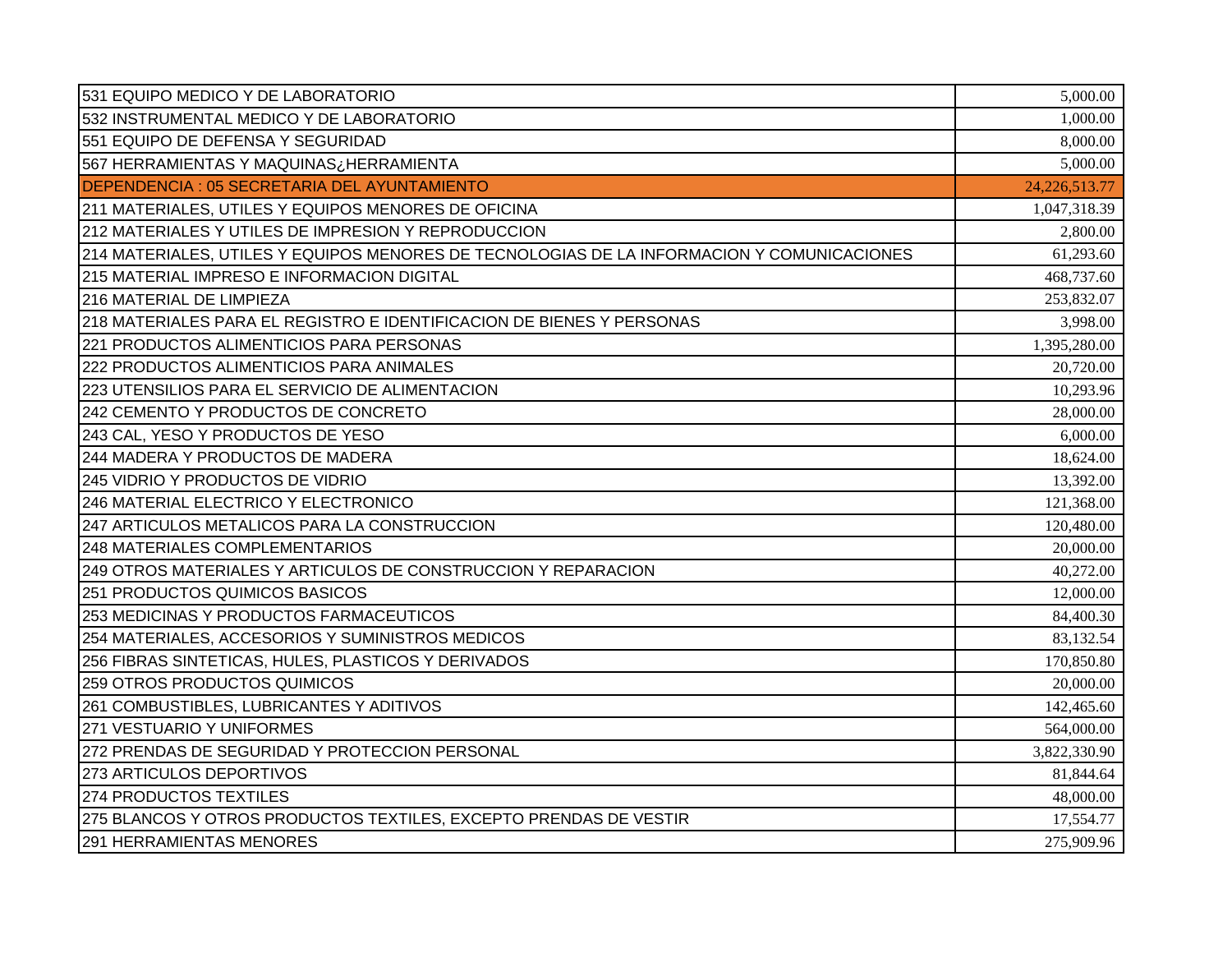| 292 REFACCIONES Y ACCESORIOS MENORES DE EDIFICIOS                                                                 | 31,200.00     |
|-------------------------------------------------------------------------------------------------------------------|---------------|
| 293 REFACCIONES Y ACCESORIOS MENORES DE MOBILIARIO Y EQUIPO DE ADMINISTRACION, EDUCACIONAL Y<br><b>RECREATIVO</b> | 86,518.69     |
| 294 REFACCIONES Y ACCESORIOS MENORES DE EQUIPO DE COMPUTO Y TECNOLOGIAS DE LA INFORMACION                         | 237,953.26    |
| 296 REFACCIONES Y ACCESORIOS MENORES DE EQUIPO DE TRANSPORTE                                                      | 144,834.00    |
| 298 REFACCIONES Y ACCESORIOS MENORES DE MAQUINARIA Y OTROS EQUIPOS                                                | 163,000.00    |
| 299 REFACCIONES Y ACCESORIOS MENORES OTROS BIENES MUEBLES                                                         | 17,822.69     |
| 312 GAS                                                                                                           | 3,286.00      |
| 317 SERVICIOS DE ACCESO DE INTERNET, REDES Y PROCESAMIENTO DE INFORMACION                                         | 380,000.00    |
| 325 ARRENDAMIENTO DE EQUIPO DE TRANSPORTE                                                                         | 50,000.00     |
| 329 OTROS ARRENDAMIENTOS                                                                                          | 80,000.00     |
| 334 SERVICIOS DE CAPACITACION                                                                                     | 1,000,000.00  |
| 336 SERVICIOS DE APOYO ADMINISTRATIVO, TRADUCCION, FOTOCOPIADO E IMPRESION                                        | 90,000.00     |
| 339 SERVICIOS PROFESIONALES, CIENTIFICOS Y TECNICOS INTEGRALES                                                    | 3,302,000.00  |
| 347 FLETES Y MANIOBRAS                                                                                            | 5,000,000.00  |
| 382 GASTOS DE ORDEN SOCIAL Y CULTURAL                                                                             | 3,930,000.00  |
| 515 EQUIPO DE COMPUTO Y DE TECNOLOGIAS DE LA INFORMACION                                                          | 150,000.00    |
| 519 OTROS MOBILIARIOS Y EQUIPOS DE ADMINISTRACION                                                                 | 80,000.00     |
| 566 EQUIPOS DE GENERACION ELECTRICA, APARATOS Y ACCESORIOS ELECTRICOS                                             | 80,000.00     |
| 567 HERRAMIENTAS Y MAQUINAS¿HERRAMIENTA                                                                           | 45,000.00     |
| 597 LICENCIAS INFORMATICAS E INTELECTUALES                                                                        | 400,000.00    |
| <b>DEPENDENCIA: 06 TESORERIA</b>                                                                                  | 84,037.831.51 |
| 211 MATERIALES, UTILES Y EQUIPOS MENORES DE OFICINA                                                               | 669,868.82    |
| 214 MATERIALES, UTILES Y EQUIPOS MENORES DE TECNOLOGIAS DE LA INFORMACION Y COMUNICACIONES                        | 34,284.44     |
| 215 MATERIAL IMPRESO E INFORMACION DIGITAL                                                                        | 96,756.00     |
| 271 VESTUARIO Y UNIFORMES                                                                                         | 150,000.00    |
| <b>291 HERRAMIENTAS MENORES</b>                                                                                   | 1,240.01      |
| 292 REFACCIONES Y ACCESORIOS MENORES DE EDIFICIOS                                                                 | 184.00        |
| 293 REFACCIONES Y ACCESORIOS MENORES DE MOBILIARIO Y EQUIPO DE ADMINISTRACION, EDUCACIONAL Y<br><b>RECREATIVO</b> | 109.00        |
| 318 SERVICIOS POSTALES Y TELEGRAFICOS                                                                             | 846.00        |
| 331 SERVICIOS LEGALES, DE CONTABILIDAD, AUDITORIA Y RELACIONADOS                                                  | 58,176,454.28 |
| 334 SERVICIOS DE CAPACITACION                                                                                     | 300,000.00    |
| 336 SERVICIOS DE APOYO ADMINISTRATIVO, TRADUCCION, FOTOCOPIADO E IMPRESION                                        | 502,889.20    |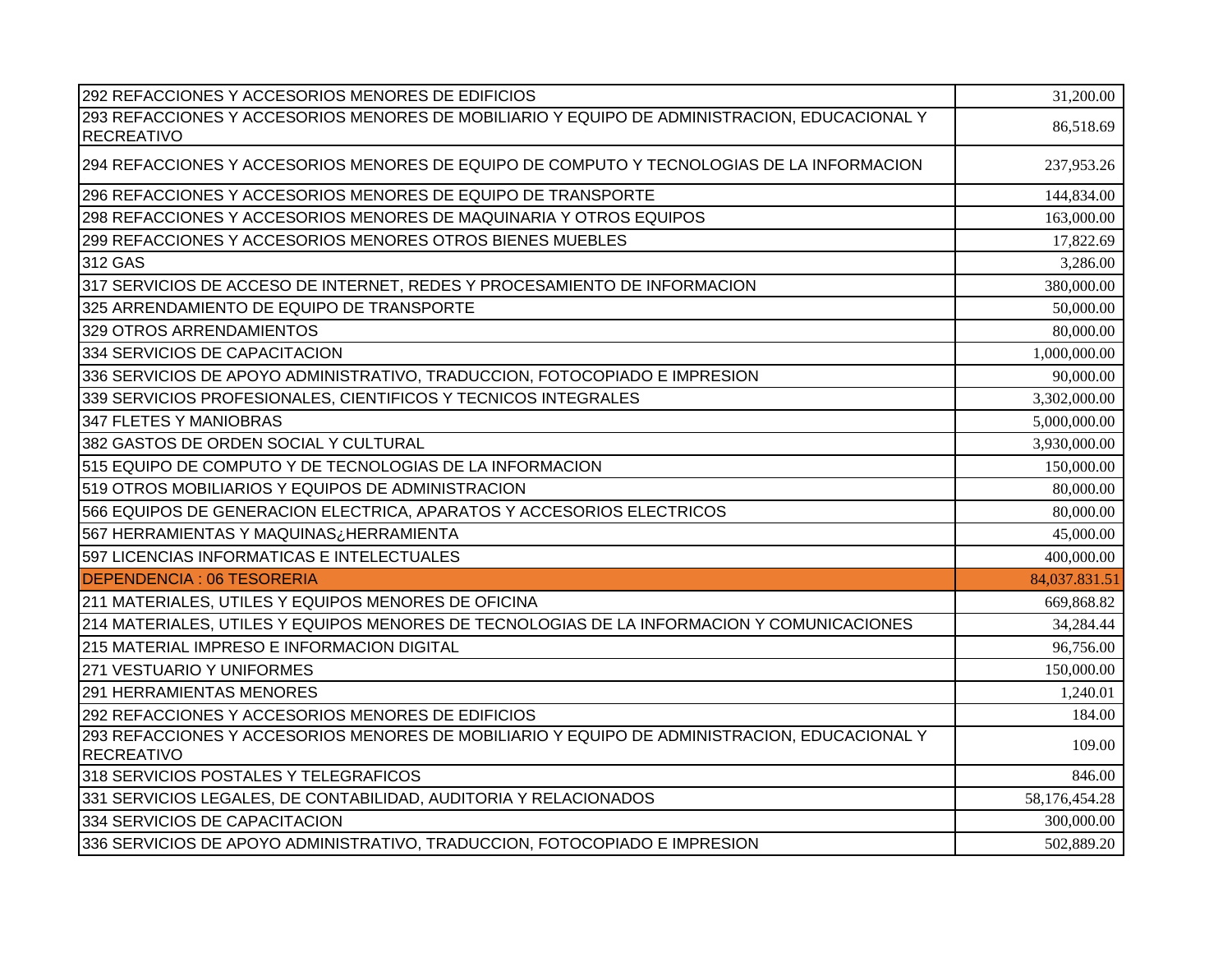| 339 SERVICIOS PROFESIONALES, CIENTIFICOS Y TECNICOS INTEGRALES                                            | 1,168,316.97   |
|-----------------------------------------------------------------------------------------------------------|----------------|
| 341 SERVICIOS FINANCIEROS Y BANCARIOS                                                                     | 7,028,428.14   |
| 342 SERVICIOS DE COBRANZA, INVESTIGACION CREDITICIA Y SIMILAR                                             | 8,241,597.00   |
| 343 SERVICIOS DE RECAUDACION, TRASLADO Y CUSTODIA DE VALORES                                              | 1,841,197.53   |
| 344 SEGUROS DE RESPONSABILIDAD PATRIMONIAL Y FIANZAS                                                      | 53,185.86      |
| 347 FLETES Y MANIOBRAS                                                                                    | 88,740.00      |
| 351 CONSERVACION Y MANTENIMIENTO MENOR DE INMUEBLES                                                       | 655.40         |
| 352 INSTALACION, REPARACION Y MANTENIMIENTO DE MOBILIARIO Y EQUIPO DE ADMINISTRACION,                     | 118,204.00     |
| EDUCACIONAL Y RECREATIVO                                                                                  |                |
| 353 INSTALACION, REPARACION Y MANTENIMIENTO DE EQUIPO DE COMPUTO Y TECNOLOGIA DE LA<br><b>INFORMACION</b> | 10,846.00      |
| 371 PASAJES AEREOS                                                                                        | 100,000.00     |
| 372 PASAJES TERRESTRES                                                                                    | 5,458.20       |
| 375 VIATICOS EN EL PAIS                                                                                   | 17,999.80      |
| 379 OTROS SERVICIOS DE TRASLADO Y HOSPEDAJE                                                               | 12,000.00      |
| 382 GASTOS DE ORDEN SOCIAL Y CULTURAL                                                                     | 5,700.00       |
| 394 SENTENCIAS Y RESOLUCIONES POR AUTORIDAD COMPETENTE                                                    | 315,176.64     |
| 395 PENAS, MULTAS, ACCESORIOS Y ACTUALIZACIONES                                                           | 5,081,701.82   |
| 396 OTROS GASTOS POR RESPONSABILIDADES                                                                    | 10,146.00      |
| 519 OTROS MOBILIARIOS Y EQUIPOS DE ADMINISTRACION                                                         | 5,846.40       |
| DEPENDENCIA: 07 CONTRALORIA CIUDADANA                                                                     | 332,000.00     |
| 211 MATERIALES, UTILES Y EQUIPOS MENORES DE OFICINA                                                       | 75,000.00      |
| 214 MATERIALES, UTILES Y EQUIPOS MENORES DE TECNOLOGIAS DE LA INFORMACION Y COMUNICACIONES                | 9,000.00       |
| 315 TELEFONIA CELULAR                                                                                     | 15,000.00      |
| 318 SERVICIOS POSTALES Y TELEGRAFICOS                                                                     | 15,000.00      |
| 332 SERVICIOS DE DISEÑO, ARQUITECTURA, INGENIERIA Y ACTIVIDADES RELACIONADAS                              | 50,000.00      |
| 334 SERVICIOS DE CAPACITACION                                                                             | 150,000.00     |
| 336 SERVICIOS DE APOYO ADMINISTRATIVO, TRADUCCION, FOTOCOPIADO E IMPRESION                                | 3,000.00       |
| 371 PASAJES AEREOS                                                                                        | 10,000.00      |
| 372 PASAJES TERRESTRES                                                                                    | 5,000.00       |
| DEPENDENCIA : 08 COORDINACION GENERAL DE SERVICIOS MUNICIPALES                                            | 647,947,536.91 |
| 211 MATERIALES, UTILES Y EQUIPOS MENORES DE OFICINA                                                       | 1,302,800.00   |
| 212 MATERIALES Y UTILES DE IMPRESION Y REPRODUCCION                                                       | 20,000.00      |
| 213 MATERIAL ESTADISTICO Y GEOGRAFICO                                                                     | 28,000.00      |
| 214 MATERIALES, UTILES Y EQUIPOS MENORES DE TECNOLOGIAS DE LA INFORMACION Y COMUNICACIONES                | 179,600.00     |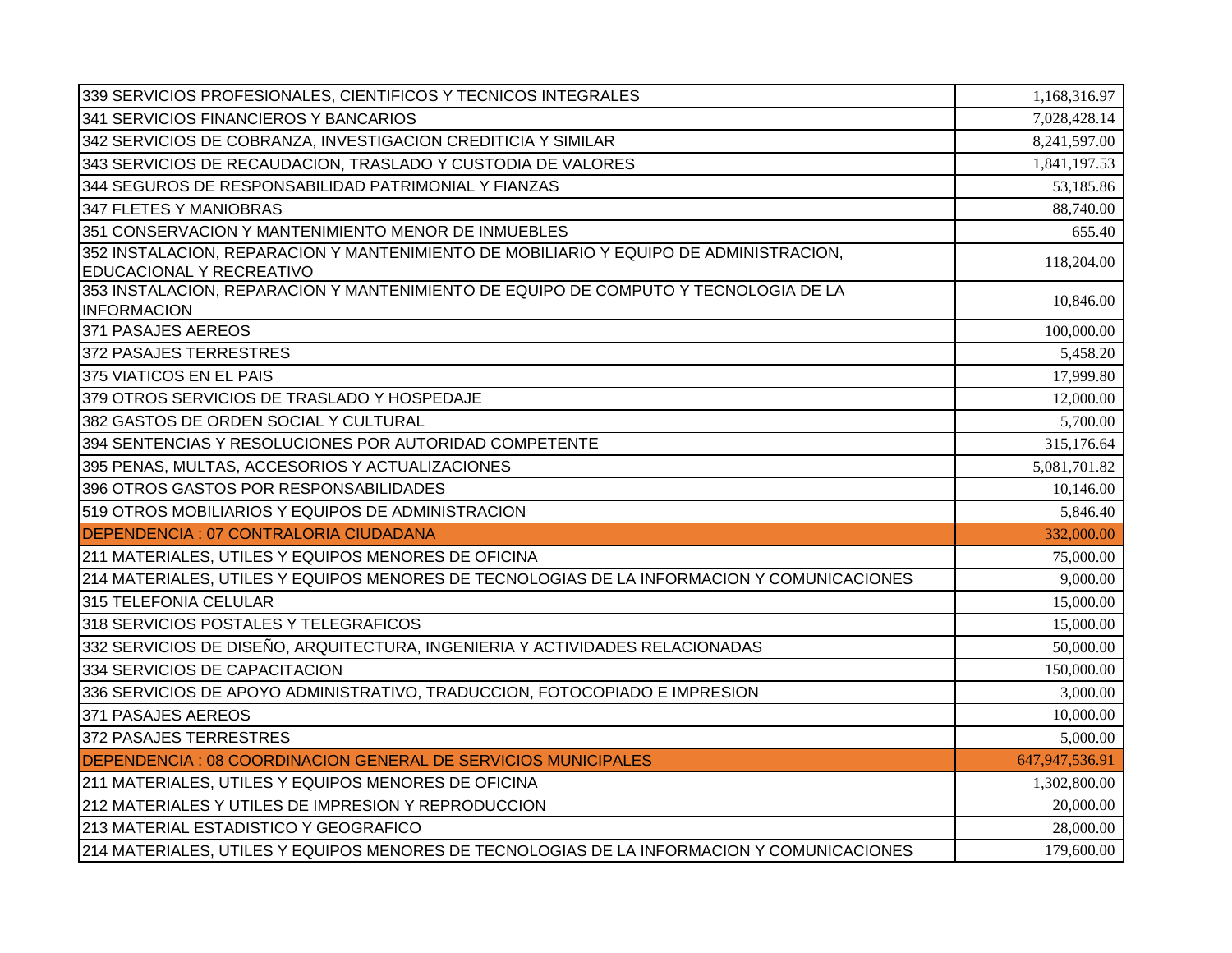| 215 MATERIAL IMPRESO E INFORMACION DIGITAL                                                                        | 930,600.00     |
|-------------------------------------------------------------------------------------------------------------------|----------------|
| 216 MATERIAL DE LIMPIEZA                                                                                          | 1,746,500.00   |
| 217 MATERIALES Y UTILES DE ENSEÑANZA                                                                              | 55,000.00      |
| 221 PRODUCTOS ALIMENTICIOS PARA PERSONAS                                                                          | 158,000.00     |
| 222 PRODUCTOS ALIMENTICIOS PARA ANIMALES                                                                          | 40,000.00      |
| 241 PRODUCTOS MINERALES NO METALICOS                                                                              | 1,803,000.00   |
| 242 CEMENTO Y PRODUCTOS DE CONCRETO                                                                               | 1,144,000.00   |
| 243 CAL, YESO Y PRODUCTOS DE YESO                                                                                 | 92,500.00      |
| 244 MADERA Y PRODUCTOS DE MADERA                                                                                  | 55,000.00      |
| 245 VIDRIO Y PRODUCTOS DE VIDRIO                                                                                  | 1,228,000.00   |
| 246 MATERIAL ELECTRICO Y ELECTRONICO                                                                              | 133,934,000.00 |
| 247 ARTICULOS METALICOS PARA LA CONSTRUCCION                                                                      | 13,103,375.19  |
| 249 OTROS MATERIALES Y ARTICULOS DE CONSTRUCCION Y REPARACION                                                     | 11,166,752.78  |
| 251 PRODUCTOS QUIMICOS BASICOS                                                                                    | 15,200,000.00  |
| 252 FERTILIZANTES, PESTICIDAS Y OTROS AGROQUIMICOS                                                                | 550,000.00     |
| 253 MEDICINAS Y PRODUCTOS FARMACEUTICOS                                                                           | 126,200.00     |
| 254 MATERIALES, ACCESORIOS Y SUMINISTROS MEDICOS                                                                  | 179,296.00     |
| 255 MATERIALES, ACCESORIOS Y SUMINISTROS DE LABORATORIO                                                           | 715,000.00     |
| 256 FIBRAS SINTETICAS, HULES, PLASTICOS Y DERIVADOS                                                               | 5,817,125.11   |
| 259 OTROS PRODUCTOS QUIMICOS                                                                                      | 1,215,000.00   |
| 261 COMBUSTIBLES, LUBRICANTES Y ADITIVOS                                                                          | 2,200,758.82   |
| 271 VESTUARIO Y UNIFORMES                                                                                         | 7,869,291.05   |
| 272 PRENDAS DE SEGURIDAD Y PROTECCION PERSONAL                                                                    | 4,321,118.19   |
| 274 PRODUCTOS TEXTILES                                                                                            | 100,000.00     |
| <b>291 HERRAMIENTAS MENORES</b>                                                                                   | 4,039,915.43   |
| 292 REFACCIONES Y ACCESORIOS MENORES DE EDIFICIOS                                                                 | 234, 277. 34   |
| 293 REFACCIONES Y ACCESORIOS MENORES DE MOBILIARIO Y EQUIPO DE ADMINISTRACION, EDUCACIONAL Y<br><b>RECREATIVO</b> | 50,000.00      |
| 294 REFACCIONES Y ACCESORIOS MENORES DE EQUIPO DE COMPUTO Y TECNOLOGIAS DE LA INFORMACION                         | 157,000.00     |
| 296 REFACCIONES Y ACCESORIOS MENORES DE EQUIPO DE TRANSPORTE                                                      | 13,668,697.52  |
| 298 REFACCIONES Y ACCESORIOS MENORES DE MAQUINARIA Y OTROS EQUIPOS                                                | 8,007,075.86   |
| 311 ENERGIA ELECTRICA                                                                                             | 227,000,000.00 |
| 312 GAS                                                                                                           | 5,000.00       |
| 315 TELEFONIA CELULAR                                                                                             | 138,600.00     |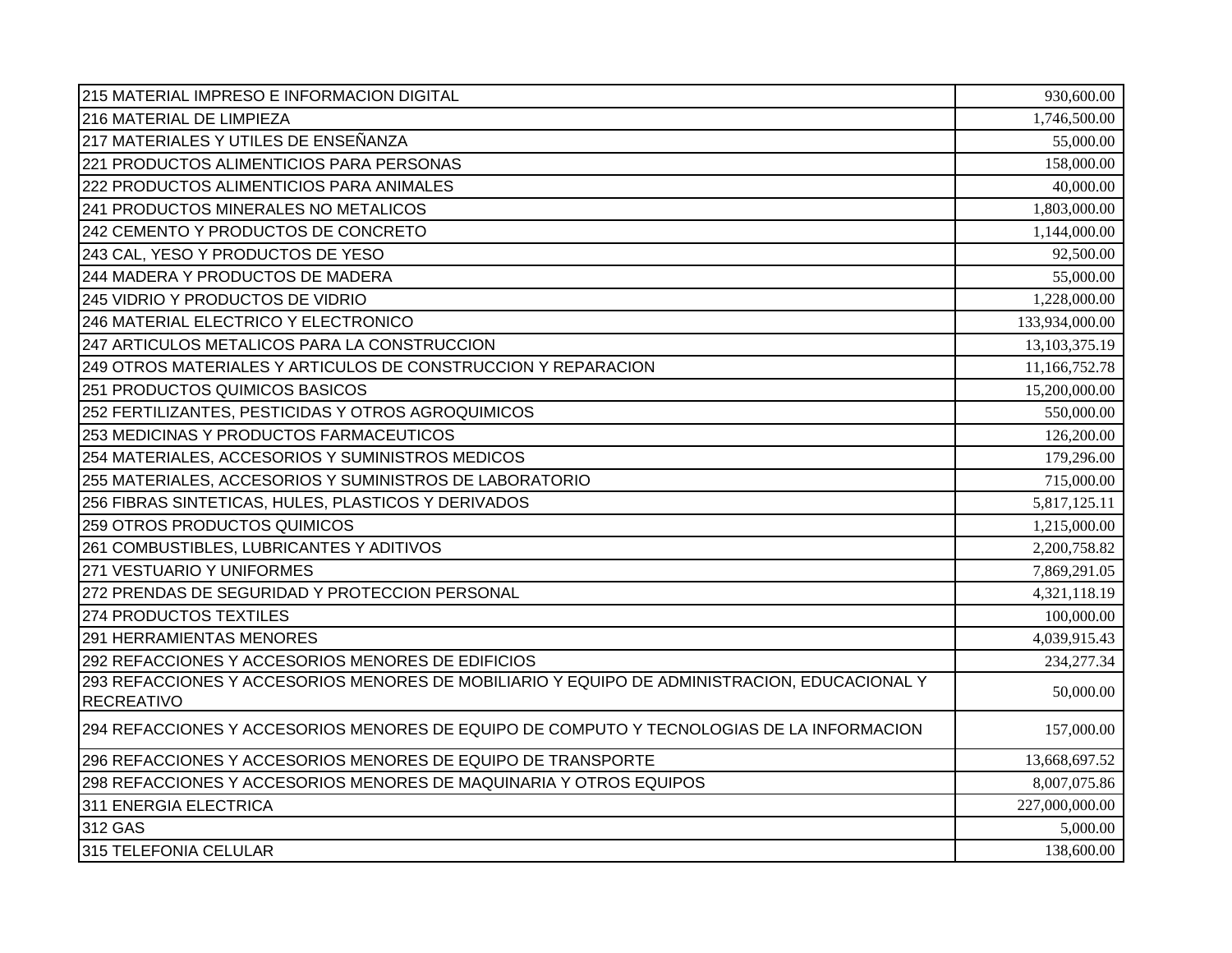| 319 SERVICIOS INTEGRALES Y OTROS SERVICIOS                                                                        | 2,000,000.00  |
|-------------------------------------------------------------------------------------------------------------------|---------------|
| 325 ARRENDAMIENTO DE EQUIPO DE TRANSPORTE                                                                         | 26,987,579.12 |
| 326 ARRENDAMIENTO DE MAQUINARIA, OTROS EQUIPOS Y HERRAMIENTAS                                                     | 15,300,000.00 |
| 327 ARRENDAMIENTO DE ACTIVOS INTANGIBLES                                                                          | 140,000.00    |
| 329 OTROS ARRENDAMIENTOS                                                                                          | 500,000.00    |
| 334 SERVICIOS DE CAPACITACION                                                                                     | 1,880,000.00  |
| 336 SERVICIOS DE APOYO ADMINISTRATIVO, TRADUCCION, FOTOCOPIADO E IMPRESION                                        | 7,603,000.00  |
| 337 SERVICIOS DE PROTECCION Y SEGURIDAD                                                                           | 4,000.00      |
| 339 SERVICIOS PROFESIONALES, CIENTIFICOS Y TECNICOS INTEGRALES                                                    | 35,320,000.00 |
| 351 CONSERVACION Y MANTENIMIENTO MENOR DE INMUEBLES                                                               | 4,600,000.00  |
| 352 INSTALACION, REPARACION Y MANTENIMIENTO DE MOBILIARIO Y EQUIPO DE ADMINISTRACION,<br>EDUCACIONAL Y RECREATIVO | 1,051,000.00  |
| 353 INSTALACION, REPARACION Y MANTENIMIENTO DE EQUIPO DE COMPUTO Y TECNOLOGIA DE LA<br><b>INFORMACION</b>         | 419,302.40    |
| 357 INSTALACION, REPARACION Y MANTENIMIENTO DE MAQUINARIA, OTROS EQUIPOS Y HERRAMIENTA                            | 21,150,000.00 |
| 358 SERVICIOS DE LIMPIEZA Y MANEJO DE DESECHOS                                                                    | 8,150,000.00  |
| 359 SERVICIOS DE JARDINERIA Y FUMIGACION                                                                          | 10,000,000.00 |
| 382 GASTOS DE ORDEN SOCIAL Y CULTURAL                                                                             | 1,060,000.00  |
| 392 IMPUESTOS Y DERECHOS                                                                                          | 3,100,000.00  |
| 511 MUEBLES DE OFICINA Y ESTANTERIA                                                                               | 863,500.00    |
| 515 EQUIPO DE COMPUTO Y DE TECNOLOGIAS DE LA INFORMACION                                                          | 801,993.00    |
| 519 OTROS MOBILIARIOS Y EQUIPOS DE ADMINISTRACION                                                                 | 818,900.00    |
| 521 EQUIPOS Y APARATOS AUDIOVISUALES                                                                              | 52,000.00     |
| 523 CAMARAS FOTOGRAFICAS Y DE VIDEO                                                                               | 190,880.00    |
| 531 EQUIPO MEDICO Y DE LABORATORIO                                                                                | 15,000.00     |
| 541 VEHICULOS Y EQUIPO TERRESTRE                                                                                  | 9,600,000.00  |
| 542 CARROCERIAS Y REMOLQUES                                                                                       | 500,000.00    |
| 545 EMBARCACIONES                                                                                                 | 76,000.00     |
| 561 MAQUINARIA Y EQUIPO AGROPECUARIO                                                                              | 138,852.00    |
| 562 MAQUINARIA Y EQUIPO INDUSTRIAL                                                                                | 7,800,120.00  |
| 563 MAQUINARIA Y EQUIPO DE CONSTRUCCION                                                                           | 10,000,000.00 |
| 565 EQUIPO DE COMUNICACION Y TELECOMUNICACION                                                                     | 160,000.00    |
| 566 EQUIPOS DE GENERACION ELECTRICA, APARATOS Y ACCESORIOS ELECTRICOS                                             | 8,270,000.00  |
| 567 HERRAMIENTAS Y MAQUINAS¿HERRAMIENTA                                                                           | 9,063,927.10  |
| 569 OTROS EQUIPOS                                                                                                 | 1,750,000.00  |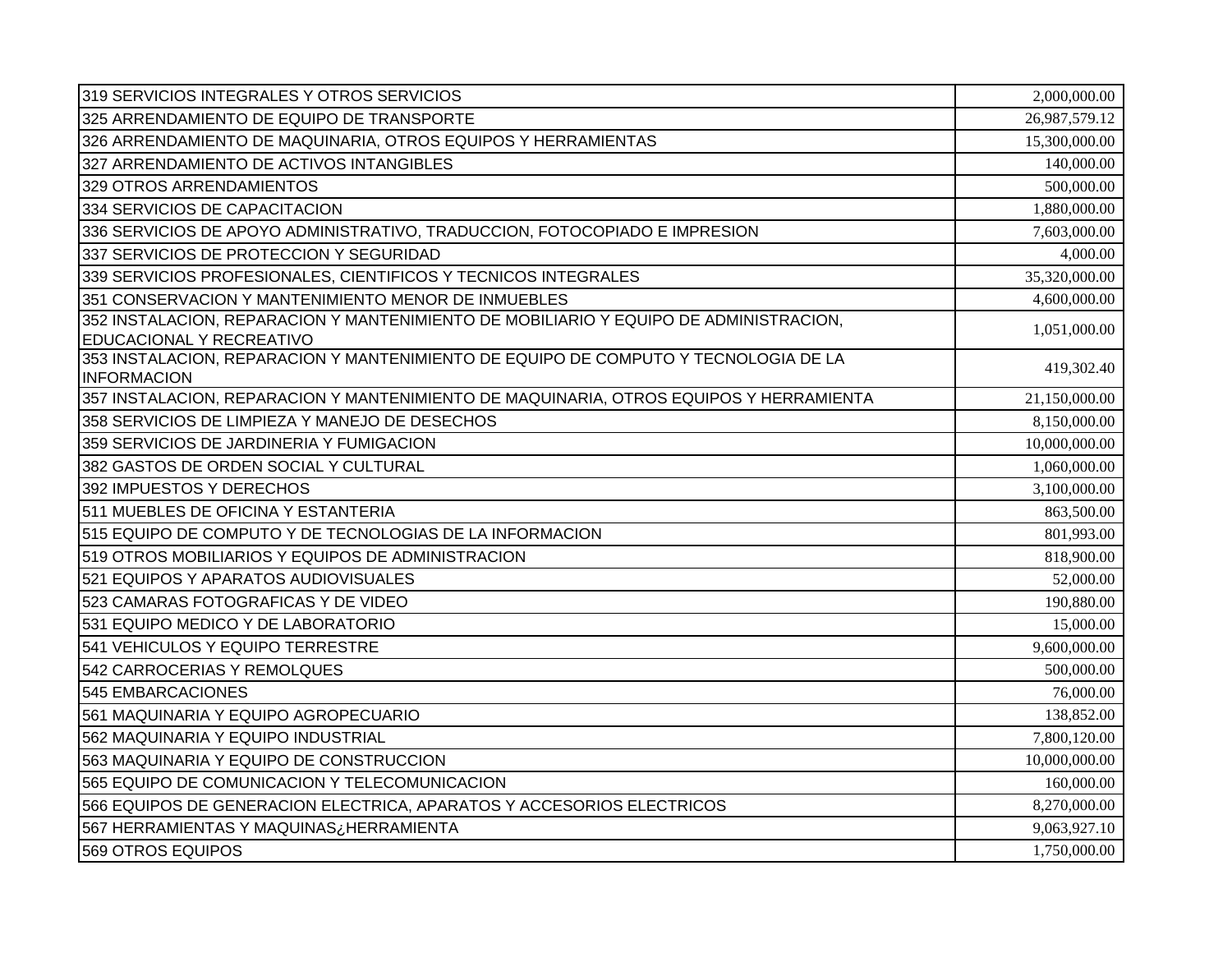| DEPENDENCIA : 09 COORDINACION GENERAL DE ADMINISTRACION E INNOVACION GUBERNAMENTAL           | 681,003,631.28 |
|----------------------------------------------------------------------------------------------|----------------|
| 211 MATERIALES, UTILES Y EQUIPOS MENORES DE OFICINA                                          | 600,000.00     |
| 212 MATERIALES Y UTILES DE IMPRESION Y REPRODUCCION                                          | 125,000.00     |
| 214 MATERIALES, UTILES Y EQUIPOS MENORES DE TECNOLOGIAS DE LA INFORMACION Y COMUNICACIONES   | 168,000.00     |
| 215 MATERIAL IMPRESO E INFORMACION DIGITAL                                                   | 700,000.00     |
| 216 MATERIAL DE LIMPIEZA                                                                     | 2,000,000.00   |
| 221 PRODUCTOS ALIMENTICIOS PARA PERSONAS                                                     | 1,800,000.00   |
| 241 PRODUCTOS MINERALES NO METALICOS                                                         | 51,840.00      |
| 242 CEMENTO Y PRODUCTOS DE CONCRETO                                                          | 45,000.00      |
| 243 CAL, YESO Y PRODUCTOS DE YESO                                                            | 162,000.00     |
| 244 MADERA Y PRODUCTOS DE MADERA                                                             | 5,400.00       |
| 245 VIDRIO Y PRODUCTOS DE VIDRIO                                                             | 15,000.00      |
| 246 MATERIAL ELECTRICO Y ELECTRONICO                                                         | 1,000,000.00   |
| 247 ARTICULOS METALICOS PARA LA CONSTRUCCION                                                 | 1,395,600.00   |
| 248 MATERIALES COMPLEMENTARIOS                                                               | 250,000.00     |
| 249 OTROS MATERIALES Y ARTICULOS DE CONSTRUCCION Y REPARACION                                | 1,700,000.00   |
| 253 MEDICINAS Y PRODUCTOS FARMACEUTICOS                                                      | 455,000.00     |
| 254 MATERIALES, ACCESORIOS Y SUMINISTROS MEDICOS                                             | 430,000.00     |
| 256 FIBRAS SINTETICAS, HULES, PLASTICOS Y DERIVADOS                                          | 85,000.00      |
| 261 COMBUSTIBLES, LUBRICANTES Y ADITIVOS                                                     | 160,918,590.00 |
| 271 VESTUARIO Y UNIFORMES                                                                    | 460,000.00     |
| 272 PRENDAS DE SEGURIDAD Y PROTECCION PERSONAL                                               | 340,000.00     |
| 291 HERRAMIENTAS MENORES                                                                     | 1,250,000.00   |
| 292 REFACCIONES Y ACCESORIOS MENORES DE EDIFICIOS                                            | 609,900.00     |
| 293 REFACCIONES Y ACCESORIOS MENORES DE MOBILIARIO Y EQUIPO DE ADMINISTRACION, EDUCACIONAL Y | 15,000.00      |
| <b>RECREATIVO</b>                                                                            |                |
| 294 REFACCIONES Y ACCESORIOS MENORES DE EQUIPO DE COMPUTO Y TECNOLOGIAS DE LA INFORMACION    | 1,532,140.00   |
| 296 REFACCIONES Y ACCESORIOS MENORES DE EQUIPO DE TRANSPORTE                                 | 37,000,000.00  |
| 298 REFACCIONES Y ACCESORIOS MENORES DE MAQUINARIA Y OTROS EQUIPOS                           | 300,000.00     |
| 311 ENERGIA ELECTRICA                                                                        | 78,000,000.00  |
| 312 GAS                                                                                      | 700,000.00     |
| 313 AGUA                                                                                     | 22,000,000.00  |
| 314 TELEFONIA TRADICIONAL                                                                    | 2,897,449.00   |
| 317 SERVICIOS DE ACCESO DE INTERNET, REDES Y PROCESAMIENTO DE INFORMACION                    | 9,435,423.00   |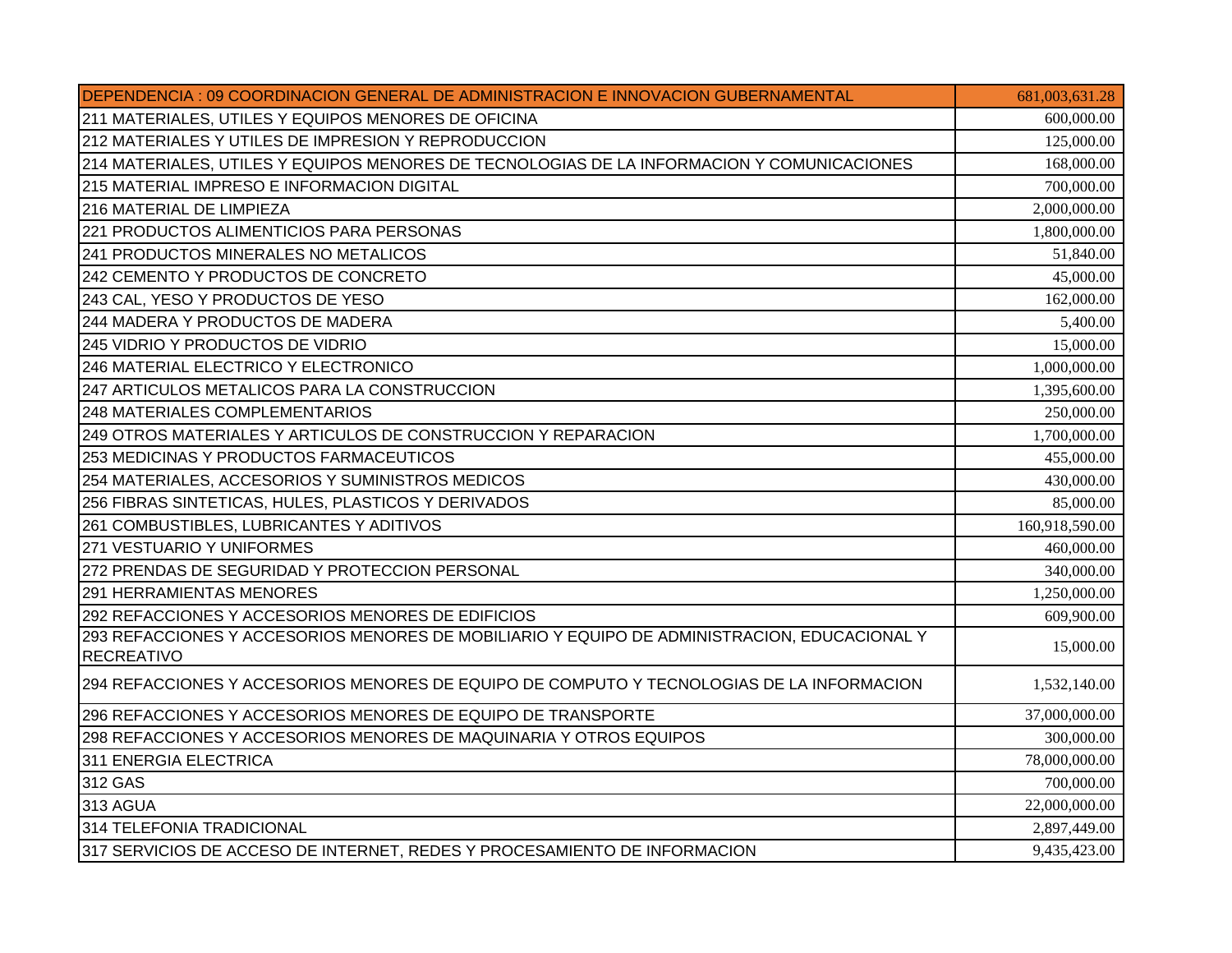| 322 ARRENDAMIENTO DE EDIFICIOS                                                                                    | 14,118,000.00 |
|-------------------------------------------------------------------------------------------------------------------|---------------|
| 323 ARRENDAMIENTO DE MOBILIARIO Y EQUIPO DE ADMINISTRACION, EDUCACIONAL Y RECREATIVO                              | 20,000,000.00 |
| 324 ARRENDAMIENTO DE EQUIPO E INSTRUMENTAL MEDICO Y DE LABORATORIO                                                | 120,000.00    |
| 325 ARRENDAMIENTO DE EQUIPO DE TRANSPORTE                                                                         | 43,311,736.34 |
| 327 ARRENDAMIENTO DE ACTIVOS INTANGIBLES                                                                          | 803,300.00    |
| 329 OTROS ARRENDAMIENTOS                                                                                          | 90,000.00     |
| 331 SERVICIOS LEGALES, DE CONTABILIDAD, AUDITORIA Y RELACIONADOS                                                  | 3,100,000.00  |
| 333 SERVICIOS DE CONSULTORIA ADMINISTRATIVA, PROCESOS, TECNICA Y EN TECNOLOGIAS DE LA<br><b>INFORMACION</b>       | 3,247,000.00  |
| 336 SERVICIOS DE APOYO ADMINISTRATIVO, TRADUCCION, FOTOCOPIADO E IMPRESION                                        | 170,000.00    |
| 339 SERVICIOS PROFESIONALES, CIENTIFICOS Y TECNICOS INTEGRALES                                                    | 20,370,000.00 |
| 341 SERVICIOS FINANCIEROS Y BANCARIOS                                                                             | 3,500,000.00  |
| 345 SEGURO DE BIENES PATRIMONIALES                                                                                | 46,000,000.00 |
| 347 FLETES Y MANIOBRAS                                                                                            | 500,000.00    |
| 351 CONSERVACION Y MANTENIMIENTO MENOR DE INMUEBLES                                                               | 17,600,000.00 |
| 352 INSTALACION, REPARACION Y MANTENIMIENTO DE MOBILIARIO Y EQUIPO DE ADMINISTRACION,<br>EDUCACIONAL Y RECREATIVO | 100,000.00    |
| 353 INSTALACION, REPARACION Y MANTENIMIENTO DE EQUIPO DE COMPUTO Y TECNOLOGIA DE LA<br><b>INFORMACION</b>         | 83,643,368.03 |
| 355 REPARACION Y MANTENIMIENTO DE EQUIPO DE TRANSPORTE                                                            | 20,858,948.00 |
| 357 INSTALACION, REPARACION Y MANTENIMIENTO DE MAQUINARIA, OTROS EQUIPOS Y HERRAMIENTA                            | 110,000.00    |
| 358 SERVICIOS DE LIMPIEZA Y MANEJO DE DESECHOS                                                                    | 140,000.00    |
| 359 SERVICIOS DE JARDINERIA Y FUMIGACION                                                                          | 1,500,000.00  |
| 371 PASAJES AEREOS                                                                                                | 140,000.00    |
| 372 PASAJES TERRESTRES                                                                                            | 45,000.00     |
| 375 VIATICOS EN EL PAIS                                                                                           | 97,000.00     |
| 376 VIATICOS EN EL EXTRANJERO                                                                                     | 100,000.00    |
| 382 GASTOS DE ORDEN SOCIAL Y CULTURAL                                                                             | 117,000.00    |
| 392 IMPUESTOS Y DERECHOS                                                                                          | 4,000,000.00  |
| 395 PENAS, MULTAS, ACCESORIOS Y ACTUALIZACIONES                                                                   | 7,000,000.00  |
| 396 OTROS GASTOS POR RESPONSABILIDADES                                                                            | 1,500,000.00  |
| 511 MUEBLES DE OFICINA Y ESTANTERIA                                                                               | 250,000.00    |
| 512 MUEBLES, EXCEPTO DE OFICINA Y ESTANTERIA                                                                      | 50,000.00     |
| 515 EQUIPO DE COMPUTO Y DE TECNOLOGIAS DE LA INFORMACION                                                          | 4,484,632.56  |
| 519 OTROS MOBILIARIOS Y EQUIPOS DE ADMINISTRACION                                                                 | 280,000.00    |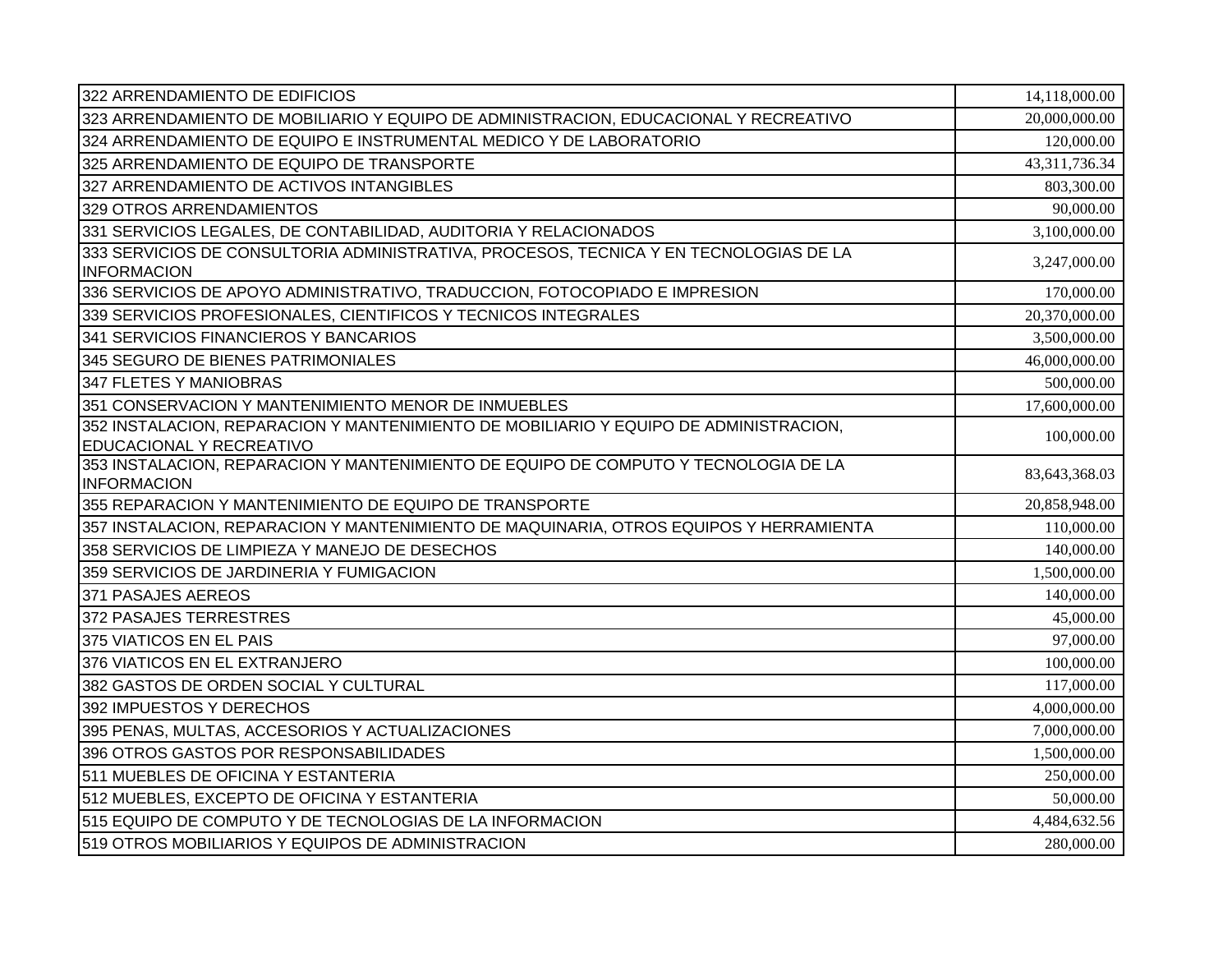| 521 EQUIPOS Y APARATOS AUDIOVISUALES                                                       | 50,000.00     |
|--------------------------------------------------------------------------------------------|---------------|
| 523 CAMARAS FOTOGRAFICAS Y DE VIDEO                                                        | 5,100,000.00  |
| 562 MAQUINARIA Y EQUIPO INDUSTRIAL                                                         | 100,000.00    |
| 564 SISTEMAS DE AIRE ACONDICIONADO, CALEFACCION Y DE REFRIGERACION INDUSTRIAL Y COMERCIAL  | 500,000.00    |
| 565 EQUIPO DE COMUNICACION Y TELECOMUNICACION                                              | 4,877,704.35  |
| HERRAMIENTAS Y MAQUINASزHERRAMIENTA ا567 I                                                 | 2,170,000.00  |
| 578 ARBOLES Y PLANTAS                                                                      | 5,000.00      |
| 581 TERRENOS                                                                               | 5,000,000.00  |
| 589 OTROS BIENES INMUEBLES                                                                 | 2,500,000.00  |
| 591 SOFTWARE                                                                               | 28,575,000.00 |
| 597 LICENCIAS INFORMATICAS E INTELECTUALES                                                 | 8,333,600.00  |
| DEPENDENCIA : 10 COORDINACION GENERAL DE DESARROLLO ECONOMICO Y COMBATE A LA DESIGUALDAD   | 37,697,399.87 |
| 211 MATERIALES, UTILES Y EQUIPOS MENORES DE OFICINA                                        | 1,290,250.00  |
| 214 MATERIALES, UTILES Y EQUIPOS MENORES DE TECNOLOGIAS DE LA INFORMACION Y COMUNICACIONES | 198,548.76    |
| 215 MATERIAL IMPRESO E INFORMACION DIGITAL                                                 | 93,650.00     |
| 216 MATERIAL DE LIMPIEZA                                                                   | 160,000.00    |
| 242 CEMENTO Y PRODUCTOS DE CONCRETO                                                        | 200,000.00    |
| 243 CAL, YESO Y PRODUCTOS DE YESO                                                          | 10,000.00     |
| 247 ARTICULOS METALICOS PARA LA CONSTRUCCION                                               | 230,417.50    |
| 249 OTROS MATERIALES Y ARTICULOS DE CONSTRUCCION Y REPARACION                              | 4,000,000.00  |
| 254 MATERIALES, ACCESORIOS Y SUMINISTROS MEDICOS                                           | 4,411.41      |
| 256 FIBRAS SINTETICAS, HULES, PLASTICOS Y DERIVADOS                                        | 49,777.20     |
| 271 VESTUARIO Y UNIFORMES                                                                  | 160,000.00    |
| 272 PRENDAS DE SEGURIDAD Y PROTECCION PERSONAL                                             | 75,322.00     |
| 291 HERRAMIENTAS MENORES                                                                   | 98,585.00     |
| 292 REFACCIONES Y ACCESORIOS MENORES DE EDIFICIOS                                          | 15,000.00     |
| 318 SERVICIOS POSTALES Y TELEGRAFICOS                                                      | 40,000.00     |
| 326 ARRENDAMIENTO DE MAQUINARIA, OTROS EQUIPOS Y HERRAMIENTAS                              | 450,000.00    |
| 329 OTROS ARRENDAMIENTOS                                                                   | 143,600.00    |
| 336 SERVICIOS DE APOYO ADMINISTRATIVO, TRADUCCION, FOTOCOPIADO E IMPRESION                 | 1,445,708.00  |
| 339 SERVICIOS PROFESIONALES, CIENTIFICOS Y TECNICOS INTEGRALES                             | 3,585,600.00  |
| 341 SERVICIOS FINANCIEROS Y BANCARIOS                                                      | 1,100,000.00  |
| 346 ALMACENAJE, ENVASE Y EMBALAJE                                                          | 12,327,250.00 |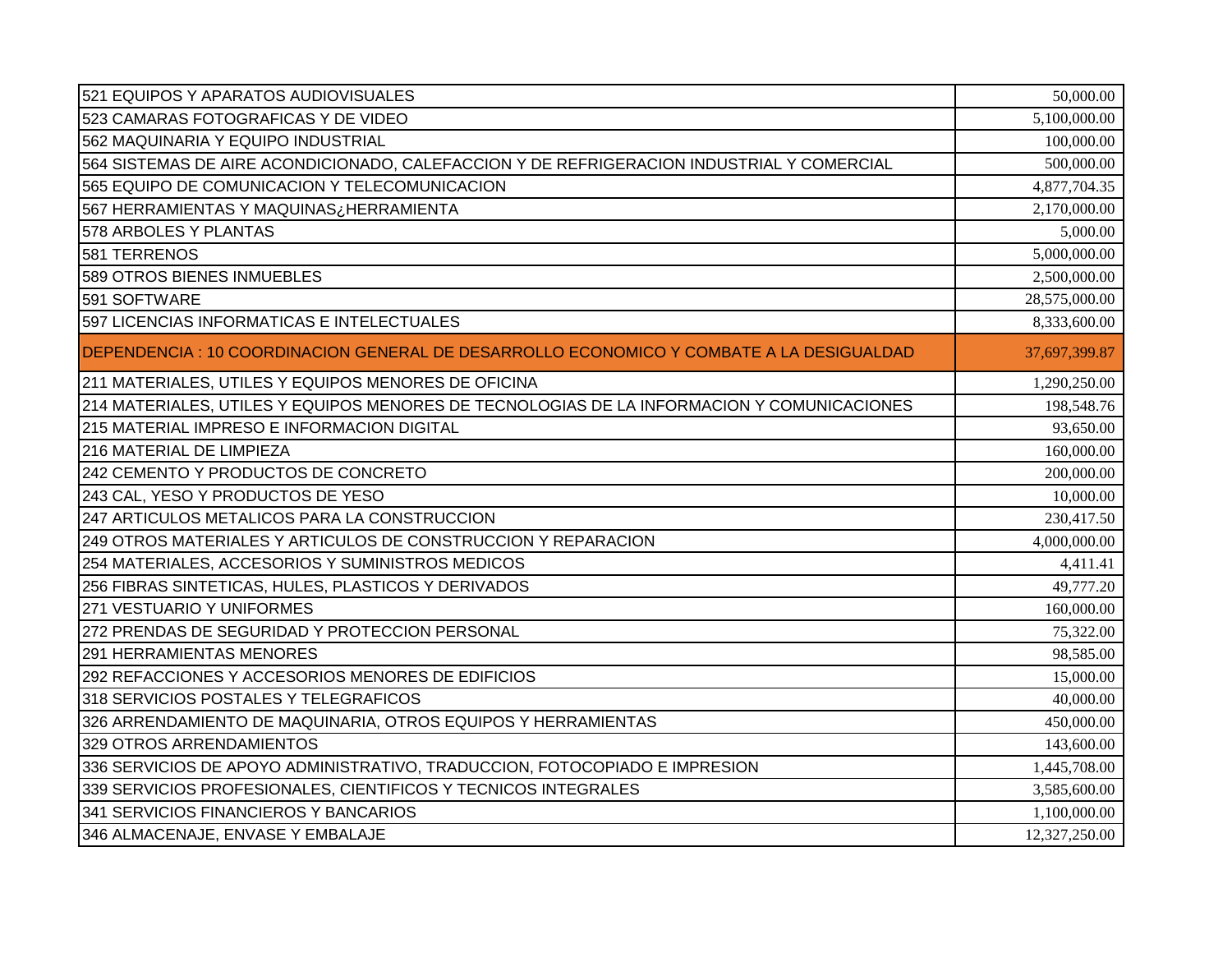| 347 FLETES Y MANIOBRAS                                                                     | 3,909,780.00  |
|--------------------------------------------------------------------------------------------|---------------|
| 351 CONSERVACION Y MANTENIMIENTO MENOR DE INMUEBLES                                        | 600,000.00    |
| 371 PASAJES AEREOS                                                                         | 104,000.00    |
| 372 PASAJES TERRESTRES                                                                     | 15,500.00     |
| 375 VIATICOS EN EL PAIS                                                                    | 93,000.00     |
| 376 VIATICOS EN EL EXTRANJERO                                                              | 124,000.00    |
| 382 GASTOS DE ORDEN SOCIAL Y CULTURAL                                                      | 4,263,000.00  |
| 383 CONGRESOS Y CONVENCIONES                                                               | 10,000.00     |
| 511 MUEBLES DE OFICINA Y ESTANTERIA                                                        | 15,000.00     |
| 515 EQUIPO DE COMPUTO Y DE TECNOLOGIAS DE LA INFORMACION                                   | 150,000.00    |
| 521 EQUIPOS Y APARATOS AUDIOVISUALES                                                       | 45,000.00     |
| 522 APARATOS DEPORTIVOS                                                                    | 2,500,000.00  |
| 523 CAMARAS FOTOGRAFICAS Y DE VIDEO                                                        | 30,000.00     |
| 569 OTROS EQUIPOS                                                                          | 160,000.00    |
| DEPENDENCIA : 11 COORDINACION GENERAL DE GESTION INTEGRAL DE LA CIUDAD                     | 41,922,250.00 |
| 211 MATERIALES, UTILES Y EQUIPOS MENORES DE OFICINA                                        | 533,400.00    |
| 212 MATERIALES Y UTILES DE IMPRESION Y REPRODUCCION                                        | 540,000.00    |
| 214 MATERIALES, UTILES Y EQUIPOS MENORES DE TECNOLOGIAS DE LA INFORMACION Y COMUNICACIONES | 130,000.00    |
| 215 MATERIAL IMPRESO E INFORMACION DIGITAL                                                 | 4,209,250.00  |
| 216 MATERIAL DE LIMPIEZA                                                                   | 243,000.00    |
| 217 MATERIALES Y UTILES DE ENSEÑANZA                                                       | 60,000.00     |
| 218 MATERIALES PARA EL REGISTRO E IDENTIFICACION DE BIENES Y PERSONAS                      | 750.00        |
| 221 PRODUCTOS ALIMENTICIOS PARA PERSONAS                                                   | 652,000.00    |
| 222 PRODUCTOS ALIMENTICIOS PARA ANIMALES                                                   | 1,000,000.00  |
| 223 UTENSILIOS PARA EL SERVICIO DE ALIMENTACION                                            | 45,000.00     |
| 246 MATERIAL ELECTRICO Y ELECTRONICO                                                       | 30,000.00     |
| 247 ARTICULOS METALICOS PARA LA CONSTRUCCION                                               | 2,470,800.00  |
| 249 OTROS MATERIALES Y ARTICULOS DE CONSTRUCCION Y REPARACION                              | 2,380,000.00  |
| 253 MEDICINAS Y PRODUCTOS FARMACEUTICOS                                                    | 2,076,000.00  |
| 254 MATERIALES, ACCESORIOS Y SUMINISTROS MEDICOS                                           | 1,300,000.00  |
| 255 MATERIALES, ACCESORIOS Y SUMINISTROS DE LABORATORIO                                    | 75,000.00     |
| 256 FIBRAS SINTETICAS, HULES, PLASTICOS Y DERIVADOS                                        | 4,444,700.00  |
| 271 VESTUARIO Y UNIFORMES                                                                  | 565,500.00    |
| 272 PRENDAS DE SEGURIDAD Y PROTECCION PERSONAL                                             | 288,350.00    |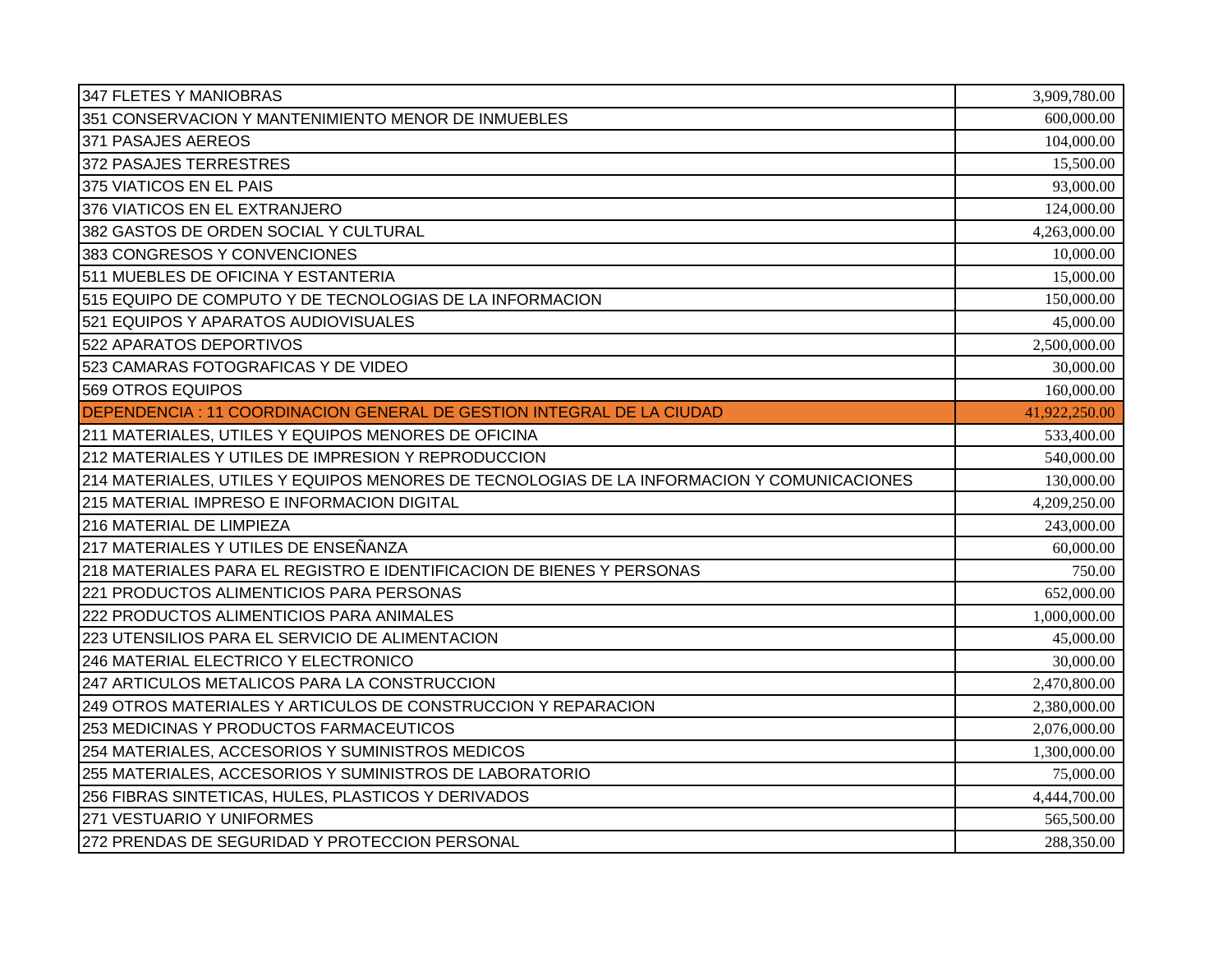| 274 PRODUCTOS TEXTILES                                                                                    | 25,000.00     |
|-----------------------------------------------------------------------------------------------------------|---------------|
| 275 BLANCOS Y OTROS PRODUCTOS TEXTILES, EXCEPTO PRENDAS DE VESTIR                                         | 10,000.00     |
| <b>291 HERRAMIENTAS MENORES</b>                                                                           | 237,450.00    |
| 292 REFACCIONES Y ACCESORIOS MENORES DE EDIFICIOS                                                         | 50,000.00     |
| 294 REFACCIONES Y ACCESORIOS MENORES DE EQUIPO DE COMPUTO Y TECNOLOGIAS DE LA INFORMACION                 | 2,000.00      |
| 298 REFACCIONES Y ACCESORIOS MENORES DE MAQUINARIA Y OTROS EQUIPOS                                        | 20,000.00     |
| 316 SERVICIOS DE TELECOMUNICACIONES Y SATELITES                                                           | 350,000.00    |
| 325 ARRENDAMIENTO DE EQUIPO DE TRANSPORTE                                                                 | 9,500,000.00  |
| 334 SERVICIOS DE CAPACITACION                                                                             | 75,000.00     |
| 336 SERVICIOS DE APOYO ADMINISTRATIVO, TRADUCCION, FOTOCOPIADO E IMPRESION                                | 810,500.00    |
| 339 SERVICIOS PROFESIONALES, CIENTIFICOS Y TECNICOS INTEGRALES                                            | 5,540,000.00  |
| 353 INSTALACION, REPARACION Y MANTENIMIENTO DE EQUIPO DE COMPUTO Y TECNOLOGIA DE LA<br><b>INFORMACION</b> | 175,000.00    |
| 354 INSTALACION, REPARACION Y MANTENIMIENTO DE EQUIPO E INSTRUMENTAL MEDICO Y DE LABORATORIO              | 10,000.00     |
| 357 INSTALACION, REPARACION Y MANTENIMIENTO DE MAQUINARIA, OTROS EQUIPOS Y HERRAMIENTA                    | 55,000.00     |
| 358 SERVICIOS DE LIMPIEZA Y MANEJO DE DESECHOS                                                            | 1,380,000.00  |
| 382 GASTOS DE ORDEN SOCIAL Y CULTURAL                                                                     | 3,300.00      |
| 515 EQUIPO DE COMPUTO Y DE TECNOLOGIAS DE LA INFORMACION                                                  | 360,000.00    |
| 519 OTROS MOBILIARIOS Y EQUIPOS DE ADMINISTRACION                                                         | 300,000.00    |
| 521 EQUIPOS Y APARATOS AUDIOVISUALES                                                                      | 11,000.00     |
| 529 OTRO MOBILIARIO Y EQUIPO EDUCACIONAL Y RECREATIVO                                                     | 19,250.00     |
| 531 EQUIPO MEDICO Y DE LABORATORIO                                                                        | 1,500,000.00  |
| 532 INSTRUMENTAL MEDICO Y DE LABORATORIO                                                                  | 200,000.00    |
| HERRAMIENTAS Y MAQUINASزHERRAMIENTA اع                                                                    | 35,000.00     |
| 569 OTROS EQUIPOS                                                                                         | 210,000.00    |
| DEPENDENCIA : 12 DIRECCION DE OBRAS PUBLICAS E INFRAESTRUCTURA                                            | 12,291,200.00 |
| 211 MATERIALES, UTILES Y EQUIPOS MENORES DE OFICINA                                                       | 528,600.00    |
| 212 MATERIALES Y UTILES DE IMPRESION Y REPRODUCCION                                                       | 110,200.00    |
| 214 MATERIALES, UTILES Y EQUIPOS MENORES DE TECNOLOGIAS DE LA INFORMACION Y COMUNICACIONES                | 744,800.00    |
| 215 MATERIAL IMPRESO E INFORMACION DIGITAL                                                                | 217,000.00    |
| 244 MADERA Y PRODUCTOS DE MADERA                                                                          | 12,800.00     |
| 246 MATERIAL ELECTRICO Y ELECTRONICO                                                                      | 73,900.00     |
| 247 ARTICULOS METALICOS PARA LA CONSTRUCCION                                                              | 19,200.00     |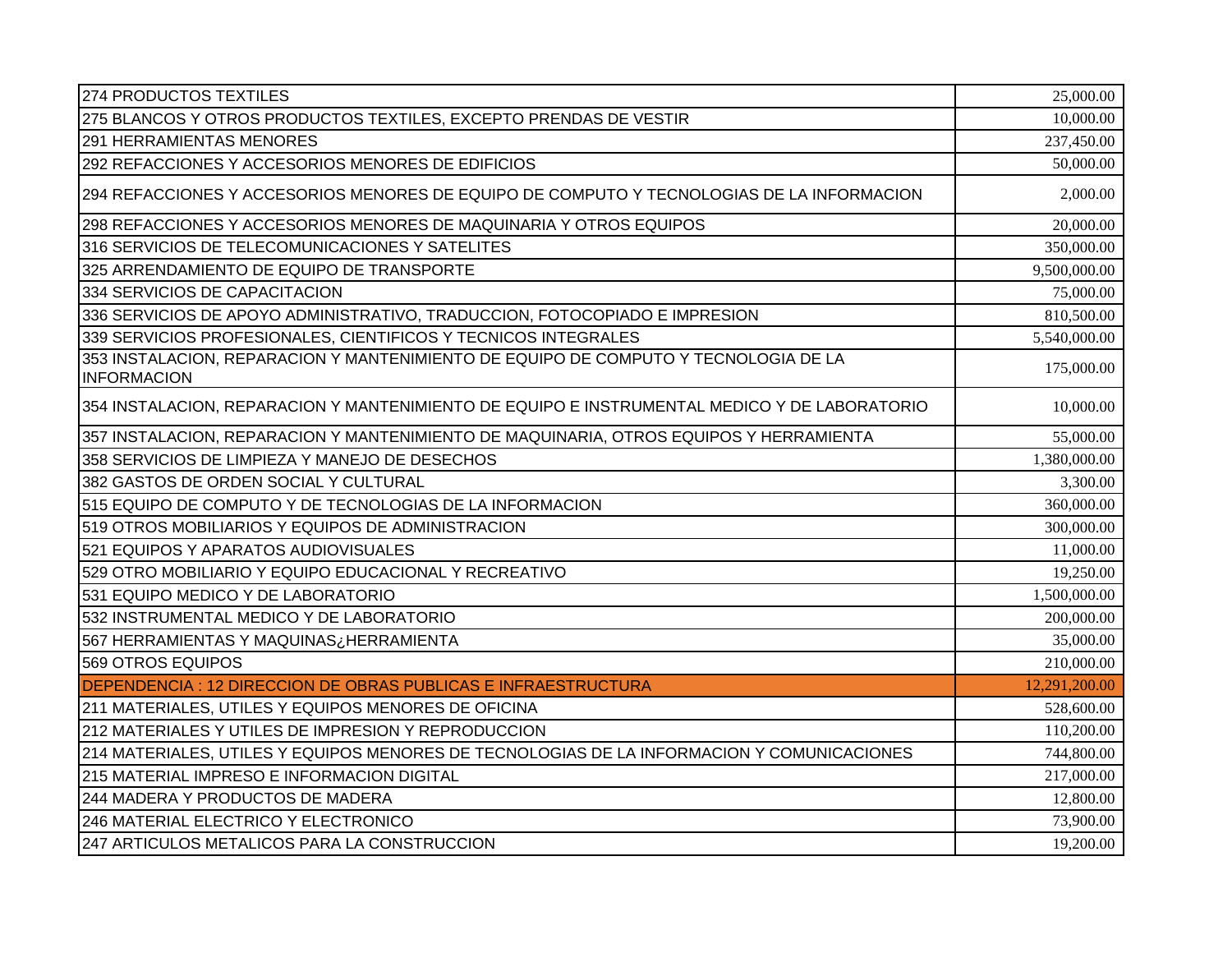| 249 OTROS MATERIALES Y ARTICULOS DE CONSTRUCCION Y REPARACION                                                     | 12,900.00     |
|-------------------------------------------------------------------------------------------------------------------|---------------|
| 253 MEDICINAS Y PRODUCTOS FARMACEUTICOS                                                                           | 7,000.00      |
| 254 MATERIALES, ACCESORIOS Y SUMINISTROS MEDICOS                                                                  | 12,700.00     |
| 256 FIBRAS SINTETICAS, HULES, PLASTICOS Y DERIVADOS                                                               | 125,300.00    |
| 271 VESTUARIO Y UNIFORMES                                                                                         | 327,000.00    |
| 272 PRENDAS DE SEGURIDAD Y PROTECCION PERSONAL                                                                    | 115,400.00    |
| <b>291 HERRAMIENTAS MENORES</b>                                                                                   | 96,300.00     |
| 292 REFACCIONES Y ACCESORIOS MENORES DE EDIFICIOS                                                                 | 22,300.00     |
| 293 REFACCIONES Y ACCESORIOS MENORES DE MOBILIARIO Y EQUIPO DE ADMINISTRACION, EDUCACIONAL Y<br><b>RECREATIVO</b> | 12,700.00     |
| 294 REFACCIONES Y ACCESORIOS MENORES DE EQUIPO DE COMPUTO Y TECNOLOGIAS DE LA INFORMACION                         | 28,000.00     |
| 296 REFACCIONES Y ACCESORIOS MENORES DE EQUIPO DE TRANSPORTE                                                      | 1,000,000.00  |
| 298 REFACCIONES Y ACCESORIOS MENORES DE MAQUINARIA Y OTROS EQUIPOS                                                | 1,579,200.00  |
| 318 SERVICIOS POSTALES Y TELEGRAFICOS                                                                             | 6,100.00      |
| 331 SERVICIOS LEGALES, DE CONTABILIDAD, AUDITORIA Y RELACIONADOS                                                  | 65,400.00     |
| 336 SERVICIOS DE APOYO ADMINISTRATIVO, TRADUCCION, FOTOCOPIADO E IMPRESION                                        | 397,500.00    |
| 352 INSTALACION, REPARACION Y MANTENIMIENTO DE MOBILIARIO Y EQUIPO DE ADMINISTRACION,                             | 100,200.00    |
| EDUCACIONAL Y RECREATIVO                                                                                          |               |
| 357 INSTALACION, REPARACION Y MANTENIMIENTO DE MAQUINARIA, OTROS EQUIPOS Y HERRAMIENTA                            | 5,000,000.00  |
| 371 PASAJES AEREOS                                                                                                | 176,900.00    |
| 372 PASAJES TERRESTRES                                                                                            | 59,000.00     |
| 375 VIATICOS EN EL PAIS                                                                                           | 38,800.00     |
| 379 OTROS SERVICIOS DE TRASLADO Y HOSPEDAJE                                                                       | 112,600.00    |
| 515 EQUIPO DE COMPUTO Y DE TECNOLOGIAS DE LA INFORMACION                                                          | 560,000.00    |
| 519 OTROS MOBILIARIOS Y EQUIPOS DE ADMINISTRACION                                                                 | 111,000.00    |
| 523 CAMARAS FOTOGRAFICAS Y DE VIDEO                                                                               | 12,000.00     |
| 565 EQUIPO DE COMUNICACION Y TELECOMUNICACION                                                                     | 127,000.00    |
| 566 EQUIPOS DE GENERACION ELECTRICA, APARATOS Y ACCESORIOS ELECTRICOS                                             | 14,800.00     |
| 567 HERRAMIENTAS Y MAQUINAS¿HERRAMIENTA                                                                           | 159,500.00    |
| 597 LICENCIAS INFORMATICAS E INTELECTUALES                                                                        | 305,100.00    |
| DEPENDENCIA : 13 COORDINACION GENERAL DE CONSTRUCCION DE LA COMUNIDAD                                             | 52,801,747.81 |
| 211 MATERIALES, UTILES Y EQUIPOS MENORES DE OFICINA                                                               | 519,683.51    |
| 214 MATERIALES, UTILES Y EQUIPOS MENORES DE TECNOLOGIAS DE LA INFORMACION Y COMUNICACIONES                        | 35,592.30     |
| 215 MATERIAL IMPRESO E INFORMACION DIGITAL                                                                        | 277,153.04    |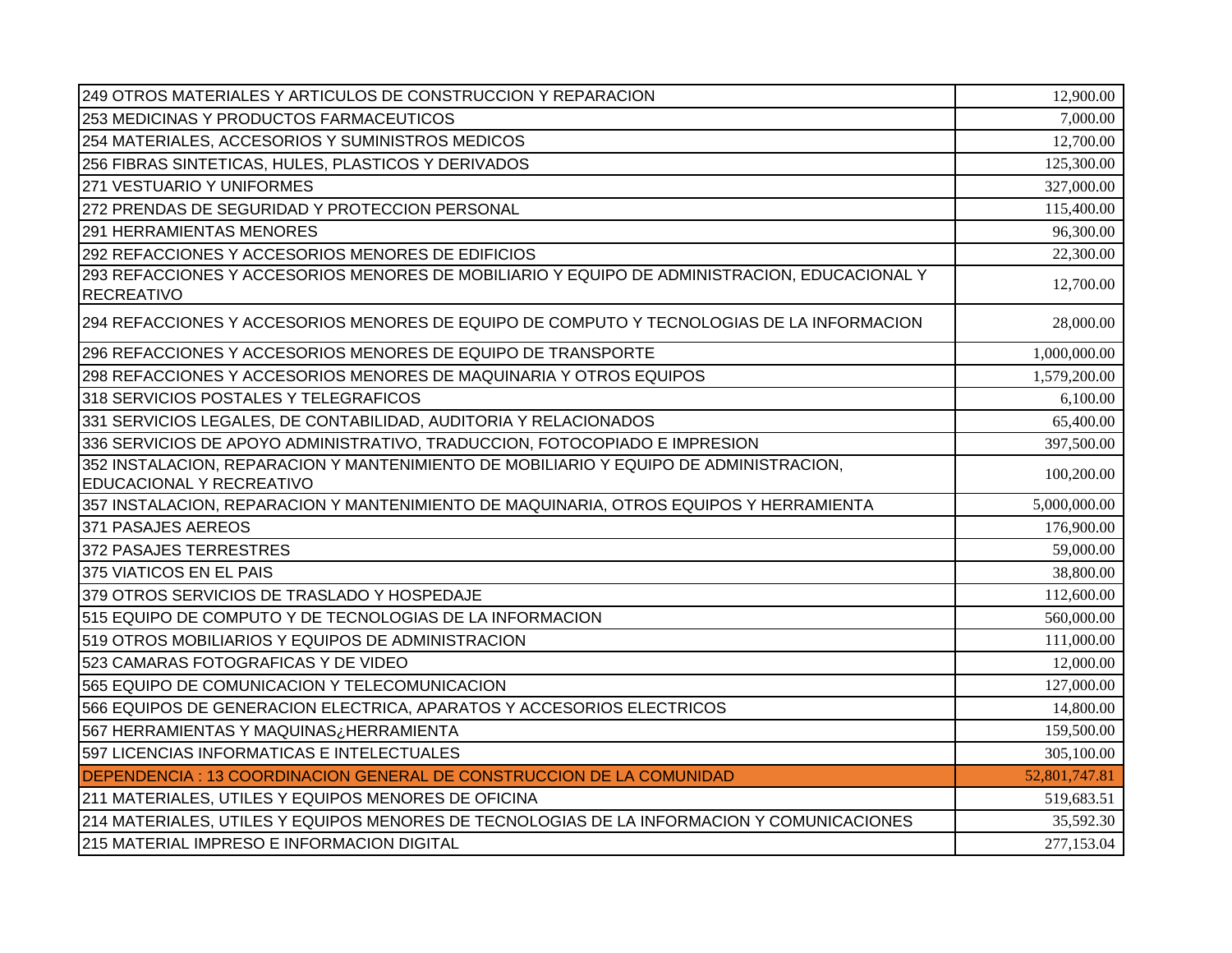| 216 MATERIAL DE LIMPIEZA                                                                                          | 951,400.00   |
|-------------------------------------------------------------------------------------------------------------------|--------------|
| 217 MATERIALES Y UTILES DE ENSEÑANZA                                                                              | 695,900.00   |
| 221 PRODUCTOS ALIMENTICIOS PARA PERSONAS                                                                          | 617,520.00   |
| 222 PRODUCTOS ALIMENTICIOS PARA ANIMALES                                                                          | 811.56       |
| 223 UTENSILIOS PARA EL SERVICIO DE ALIMENTACION                                                                   | 900,000.00   |
| 242 CEMENTO Y PRODUCTOS DE CONCRETO                                                                               | 38,600.00    |
| 243 CAL, YESO Y PRODUCTOS DE YESO                                                                                 | 7,000.00     |
| 245 VIDRIO Y PRODUCTOS DE VIDRIO                                                                                  | 38,610.00    |
| 246 MATERIAL ELECTRICO Y ELECTRONICO                                                                              | 291,200.00   |
| 247 ARTICULOS METALICOS PARA LA CONSTRUCCION                                                                      | 52,272.00    |
| <b>248 MATERIALES COMPLEMENTARIOS</b>                                                                             | 14,000.00    |
| 249 OTROS MATERIALES Y ARTICULOS DE CONSTRUCCION Y REPARACION                                                     | 127,100.00   |
| 253 MEDICINAS Y PRODUCTOS FARMACEUTICOS                                                                           | 31,676.00    |
| 254 MATERIALES, ACCESORIOS Y SUMINISTROS MEDICOS                                                                  | 49,935.00    |
| 256 FIBRAS SINTETICAS, HULES, PLASTICOS Y DERIVADOS                                                               | 104,100.00   |
| 261 COMBUSTIBLES, LUBRICANTES Y ADITIVOS                                                                          | 12,000.00    |
| 271 VESTUARIO Y UNIFORMES                                                                                         | 453,084.00   |
| 272 PRENDAS DE SEGURIDAD Y PROTECCION PERSONAL                                                                    | 292,380.00   |
| 273 ARTICULOS DEPORTIVOS                                                                                          | 404,000.00   |
| <b>291 HERRAMIENTAS MENORES</b>                                                                                   | 1,870,300.00 |
| 292 REFACCIONES Y ACCESORIOS MENORES DE EDIFICIOS                                                                 | 73,440.00    |
| 293 REFACCIONES Y ACCESORIOS MENORES DE MOBILIARIO Y EQUIPO DE ADMINISTRACION, EDUCACIONAL Y<br><b>RECREATIVO</b> | 30,000.00    |
| 294 REFACCIONES Y ACCESORIOS MENORES DE EQUIPO DE COMPUTO Y TECNOLOGIAS DE LA INFORMACION                         | 50,000.00    |
| 296 REFACCIONES Y ACCESORIOS MENORES DE EQUIPO DE TRANSPORTE                                                      | 65,820.00    |
| 317 SERVICIOS DE ACCESO DE INTERNET, REDES Y PROCESAMIENTO DE INFORMACION                                         | 100,000.00   |
| 322 ARRENDAMIENTO DE EDIFICIOS                                                                                    | 60,000.00    |
| 323 ARRENDAMIENTO DE MOBILIARIO Y EQUIPO DE ADMINISTRACION, EDUCACIONAL Y RECREATIVO                              | 60,000.00    |
| 326 ARRENDAMIENTO DE MAQUINARIA, OTROS EQUIPOS Y HERRAMIENTAS                                                     | 20,000.00    |
| 329 OTROS ARRENDAMIENTOS                                                                                          | 2,000,000.00 |
| 334 SERVICIOS DE CAPACITACION                                                                                     | 500,000.00   |
| 336 SERVICIOS DE APOYO ADMINISTRATIVO, TRADUCCION, FOTOCOPIADO E IMPRESION                                        | 656,410.00   |
| 339 SERVICIOS PROFESIONALES, CIENTIFICOS Y TECNICOS INTEGRALES                                                    | 5,518,869.00 |